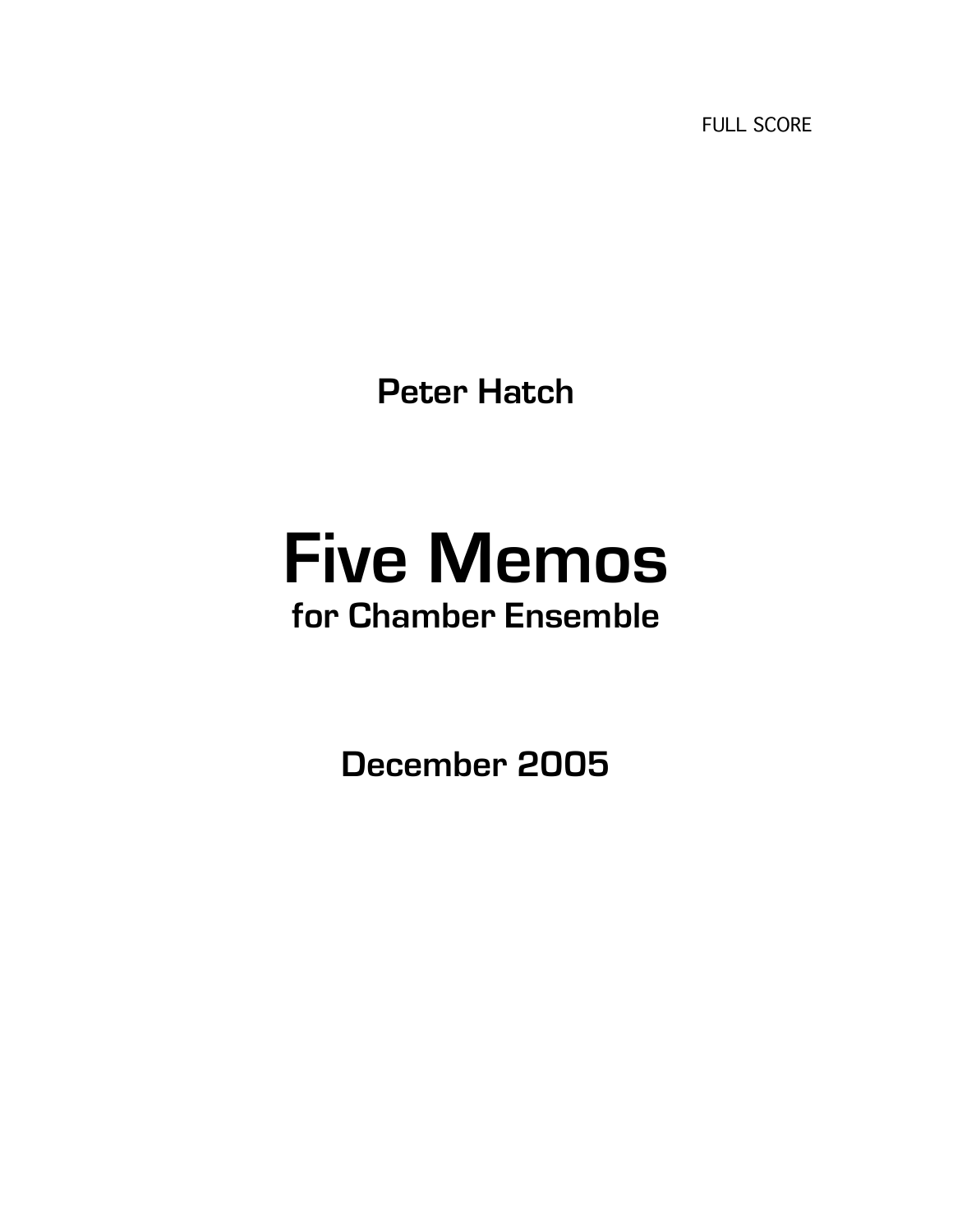## Five Memos - Layout





(audience)





### Percussion Notation

| wood block |                                                             |
|------------|-------------------------------------------------------------|
| snare drum | ______ cowbell _______<br>$\frac{1}{\frac{1}{2}}$ tin can 1 |
|            |                                                             |
| duck call  | brake drum — Theory                                         |
| bass drum  |                                                             |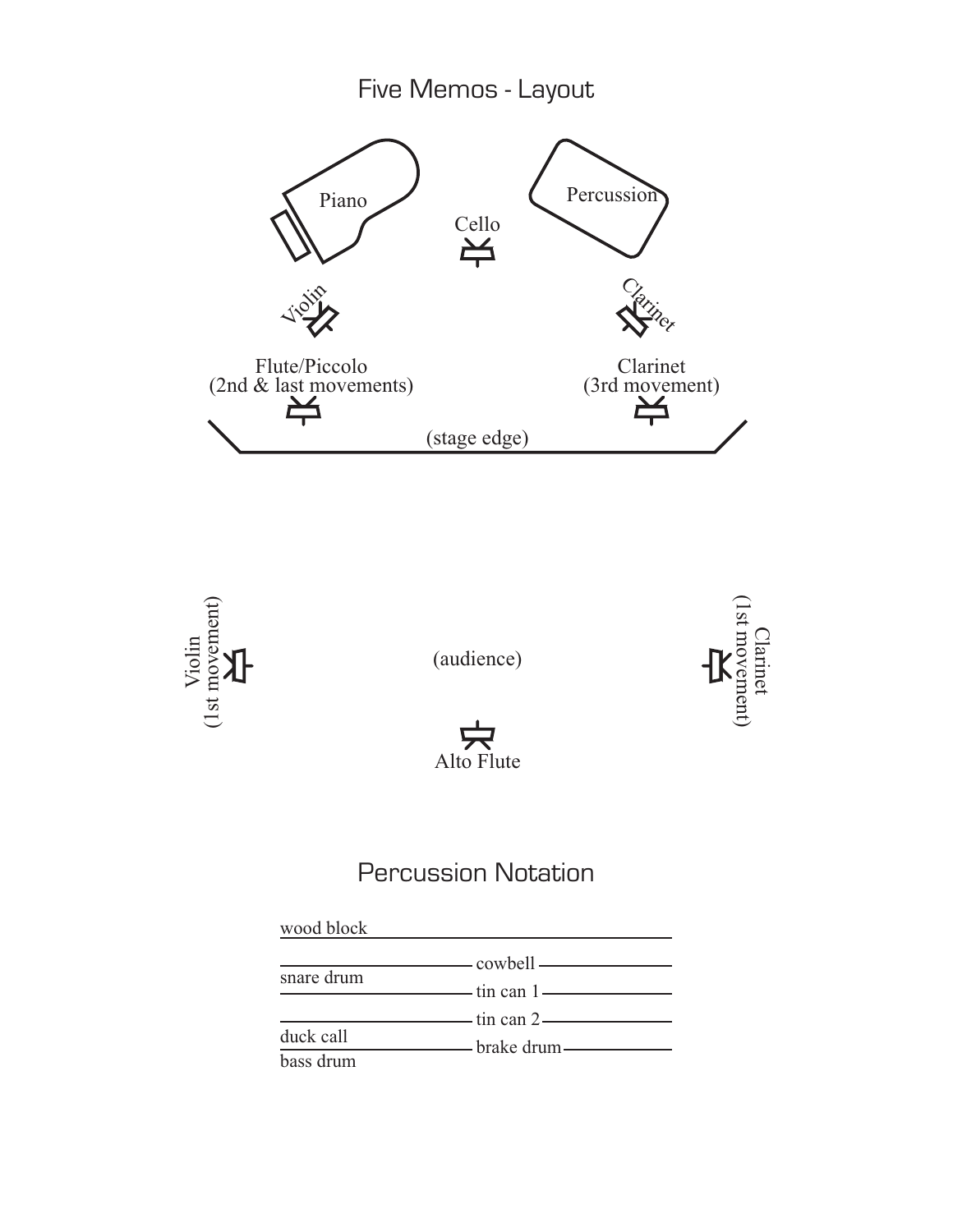### **Peter Hatch**

### **Five Memos for Chamber Ensemble**

#### **Duration: ca. 18 minutes**

#### **INSTRUMENTATION**

**Flute/Alto Flute/Piccolo Clarinet in B**b **Violin Violoncello Piano Percussion:** vibraphone cow bell kick bass drum two tin cans snare drum wood block temple blocks duck call brake drum

#### **TECHNICAL NOTES**

Each movement begins with a 3" fade up from black. Playing begins immediately when the lights are up. Each movement ends with a 3" fade to black, except the last movement which ends with a snap to black. The person controlling the lighting board should be able to follow the musical score or be cued by someone that is.

**Movement IV** - This movement is compromised of three simultaneous performances - a work for solo piano, a work for solo percussion and a trio for clarinet, violin and piano. Each begins, proceeds and ends independently, the beginning of the 5th movement indicated by the last of these three groups (which should all end within a minute of each other) finishing.

In the piano part a vacuum cleaner sounds offstage beginning approximately 10" after letter D (where the slow two part counterpoint is introduced). The vacuum should be audible but not seen from the audience. The vacuum is turned off shortly after the pianist goes backstage.

**Movement V** - The stage hand should start taking stands and chairs off the stage as they become free of players. This should continue until the piccolo player and violinist begin to make their way back stage.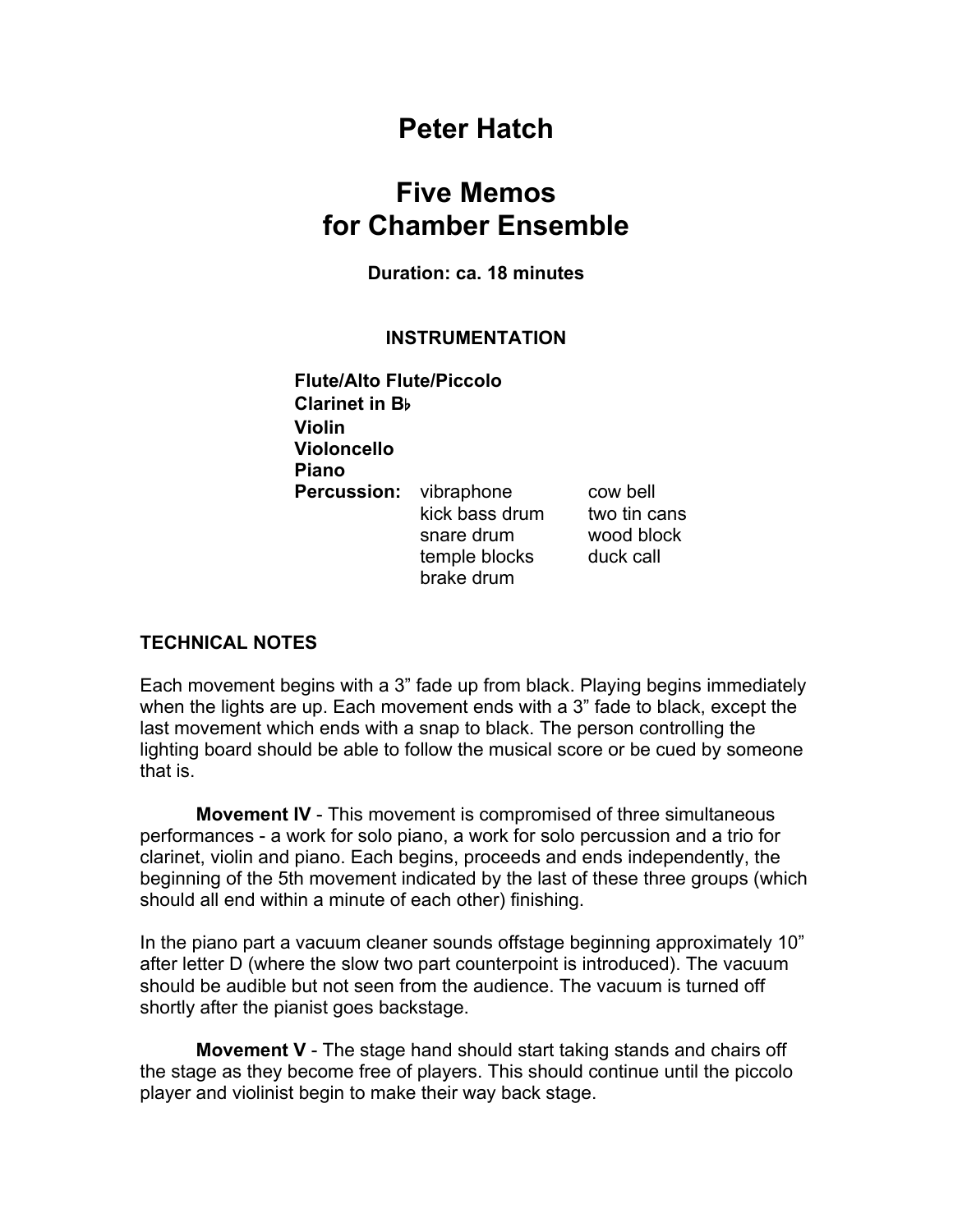#### **PERFORMANCE INSTRUCTIONS**

**Instruction #1** Clarinetist, violinist and flautist perform from beside and behind audience (see 'Layout'). Cellist, pianist and percussionist enter stage normally. When lights have faded to black, the pianist and percussionist (who is sitting) lay their heads on their respective keyboards (the piano lid is closed) and remain this way for the first movement.

**Instruction #2** Pianist and percussionist prepare to play when lights are black and begin playing immediately upon the lights coming up. The entrances of the clarinetist and violinist should be made unhurriedly but timed so that they have just enough time to sit down before playing.

**Instruction #3** Where indicated, the pianist and percussionist raise alternating arms in a relaxed, slow 'Ta'i Ch'i' manner. (The part is played with the other arm.) Raise the arms high above and in front of you, but in as relaxed a manner as possible.

**Instruction #4** Where indicated the clarinetist rises and slowly makes his way to the front stand near to him. Where indicated he/she begins slow bowing (where indicated) while playing (in as relaxed a manner as possible.)

**Instruction #5** The fourth movement consists of three simultaneous pieces - a trio for clarinet, violin and cello; a solo piano piece and a solo percussion piece. They begin and end independently, the cue for the next movement being the completion of the trio and piano pieces, with only the snare drum roll present. At this point, the light fade and come up again to begin the fifth movement.

**Instruction #6** A vacuum cleaner is heard backstage. Where indicated, the pianist looks back to it (it may begin earlier - do not look back until this point.) After approximately 10" the pianist leaves the stage. The vacuum cleaner stops approximately 5" after this. The pianist then returns and resumes playing. The abscence from the stage should be no more than 20".

**Instruction #7** The clarinetist suddenly stops playing and packs up his/her instrument. He/she then goes back and begins chatting quietly to the percussionist (about the weather, but not necessarily heard by the audience.) Where indicated, he/she leaves the stage chatting with the percussionist.

**Instruction #8** The cellist stops playing at letter B and immediately begins tuning his her low C string to a low G. The other strings are tuned as well. When the piccolo player and violinist have left the stage (ie it is empty) he/she slumps over his instrument, as if asleep.

**Instruction #9** The piccolo player and violinist leave the stage while playing (from memory.)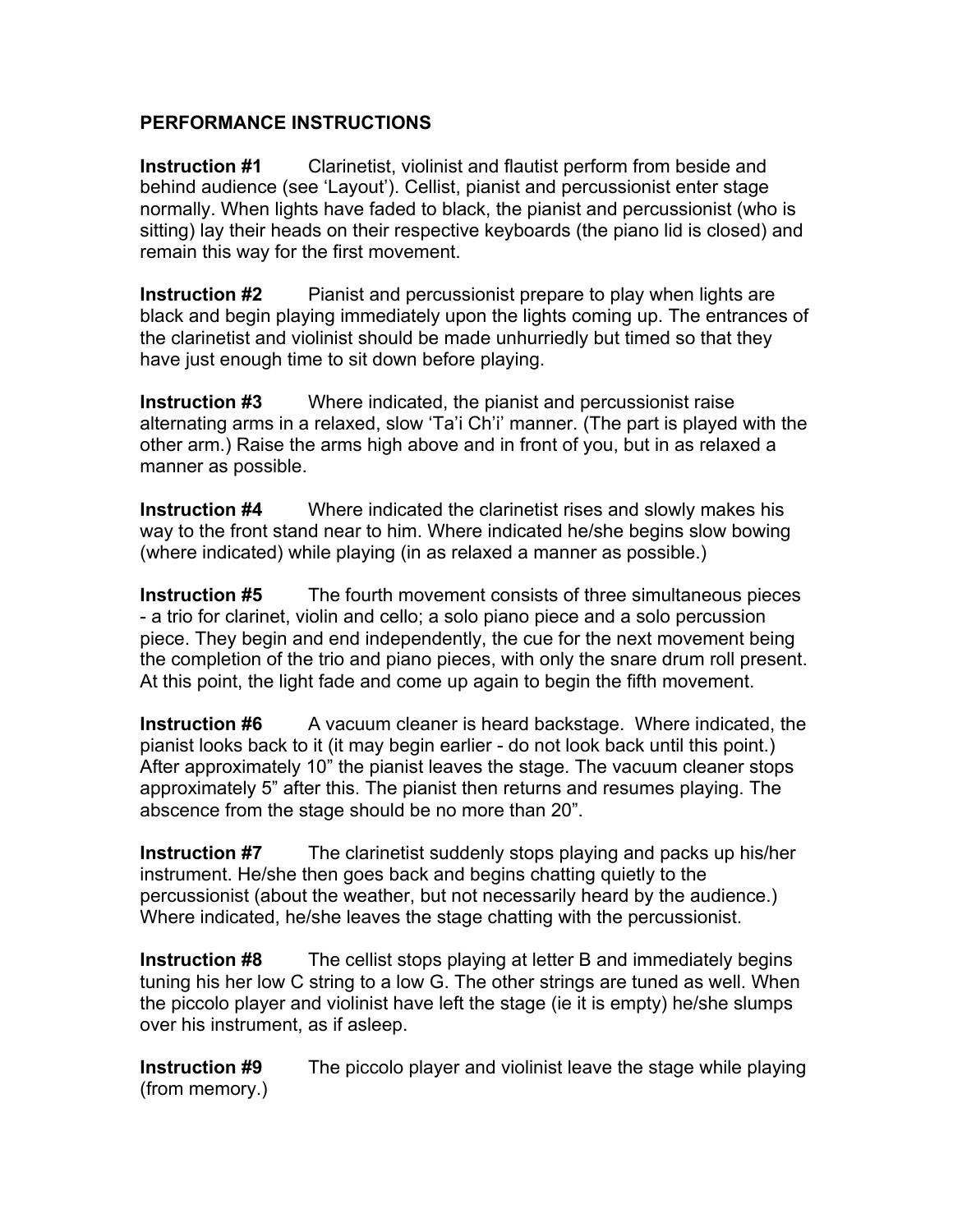### Five Memos

#### for chamber ensemble

#### I - In Which an Image is Formed

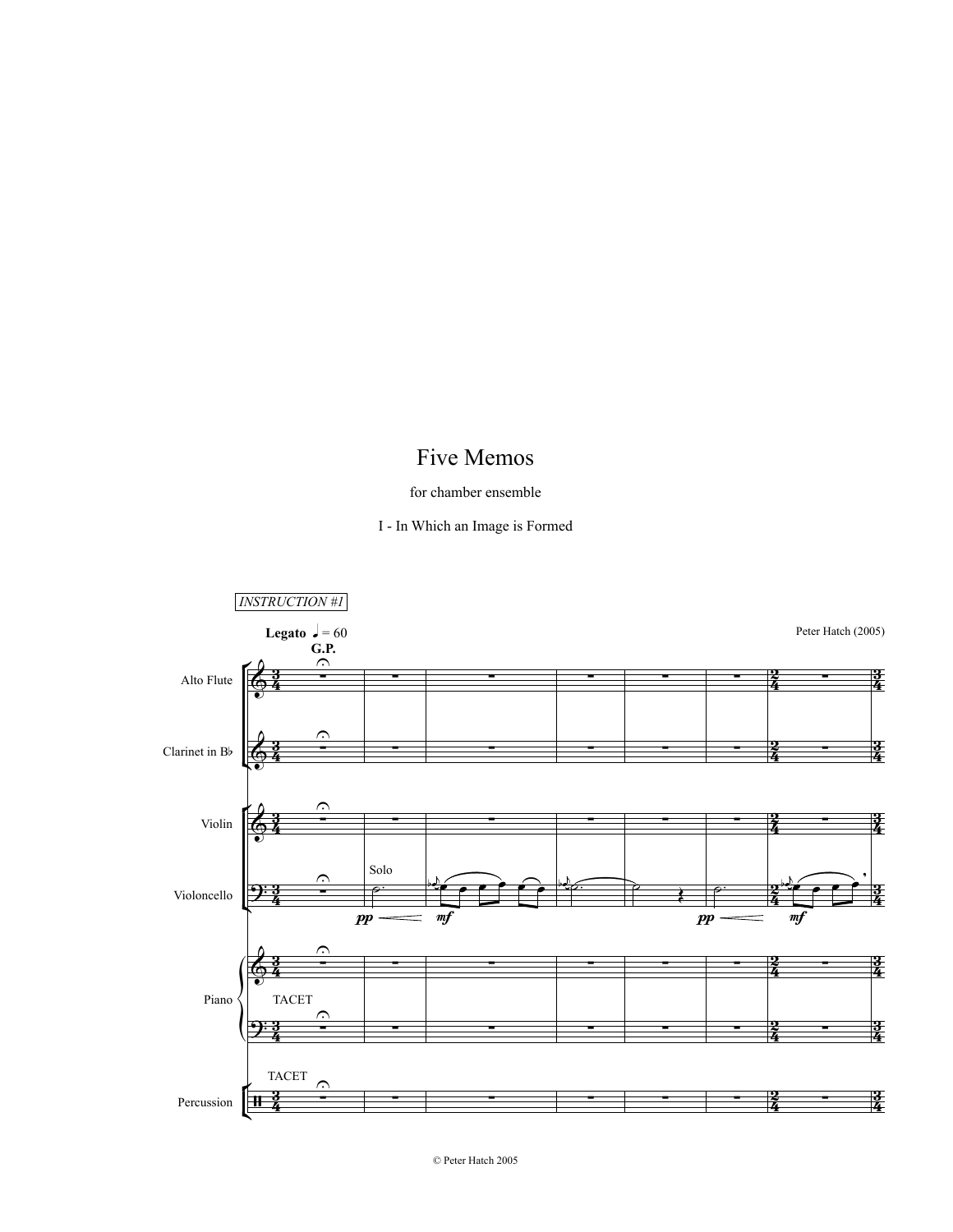





 $\geq$ 

 $\geq$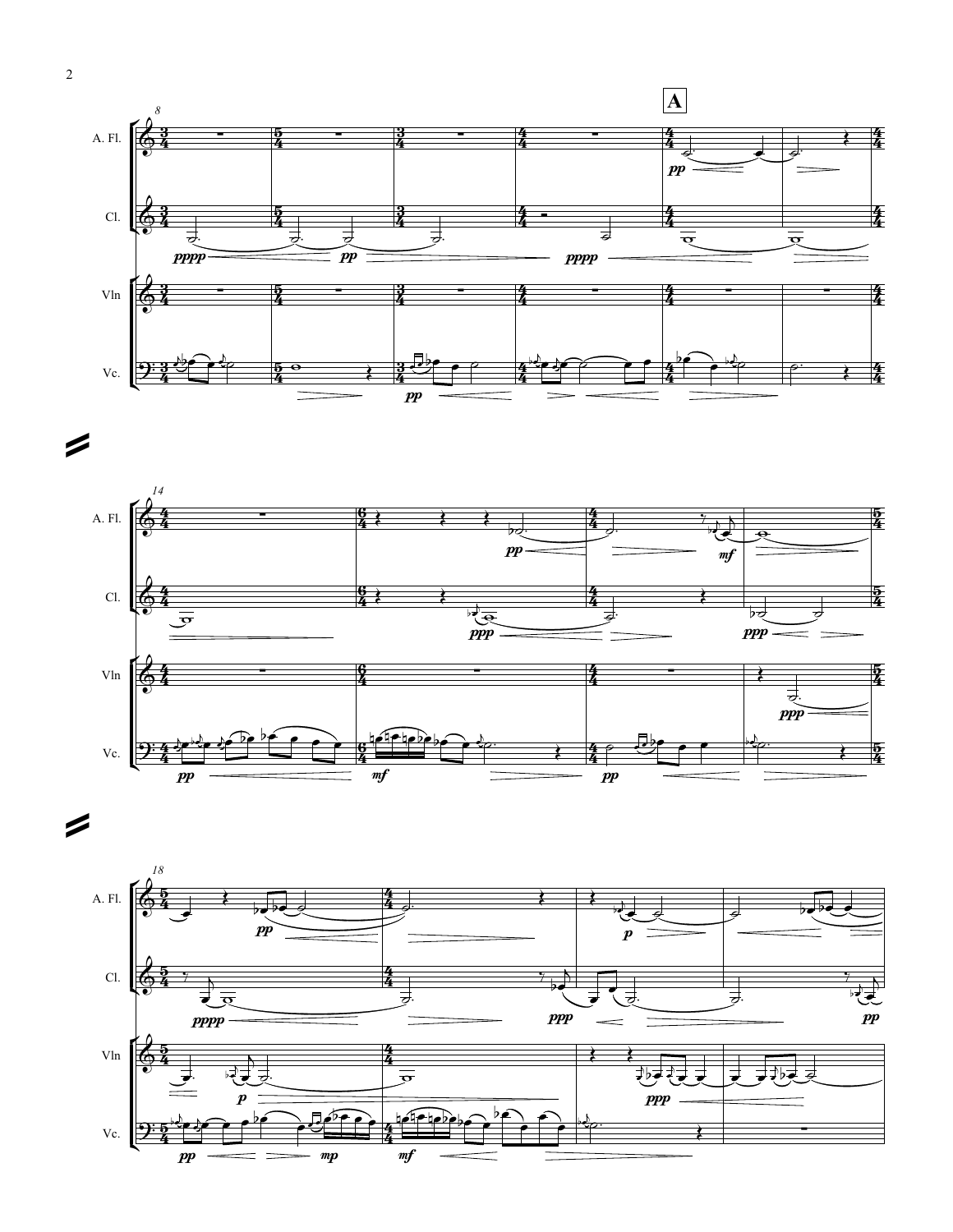



 $\overline{\phantom{a}}$ 

 $\rightarrow$ 

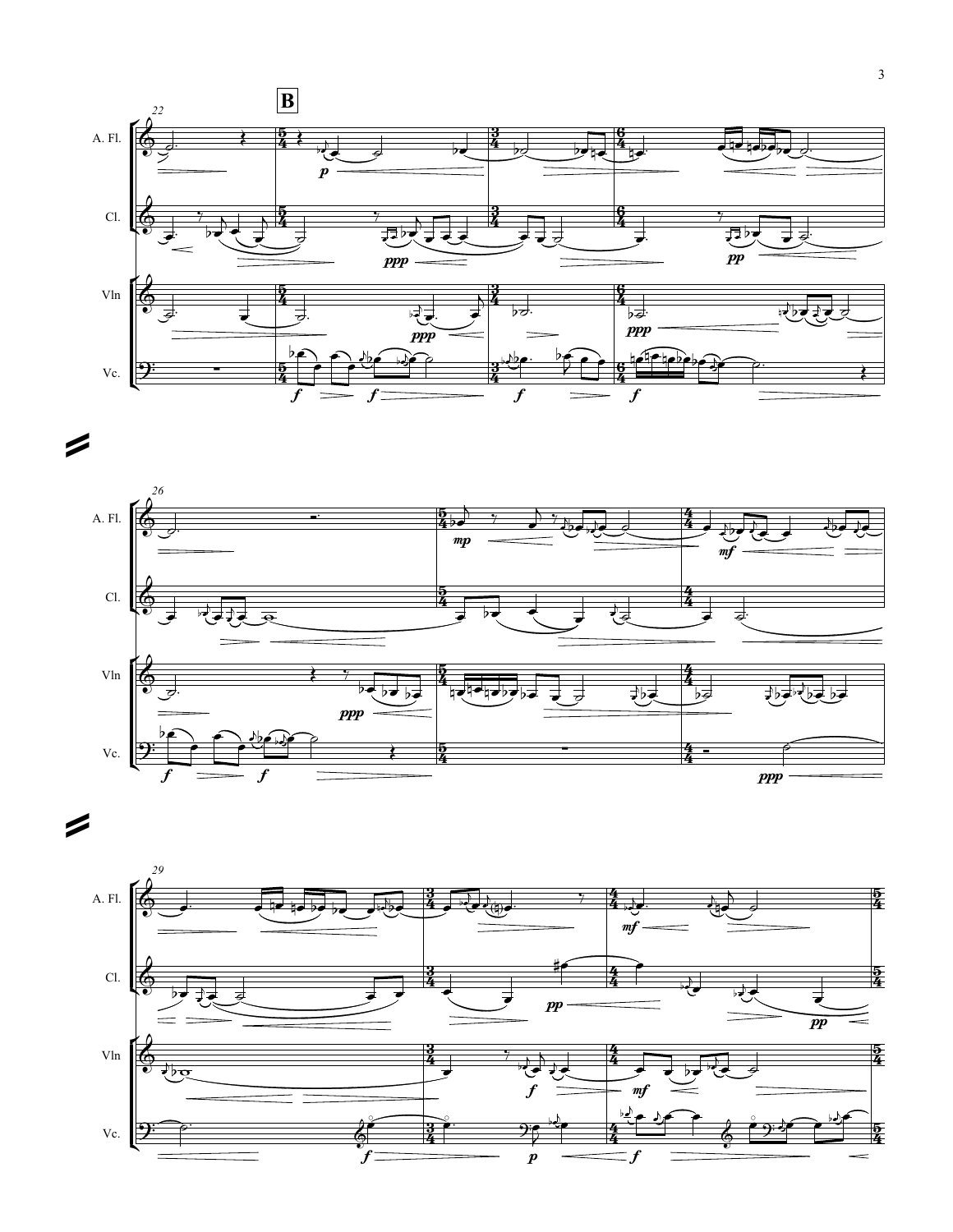



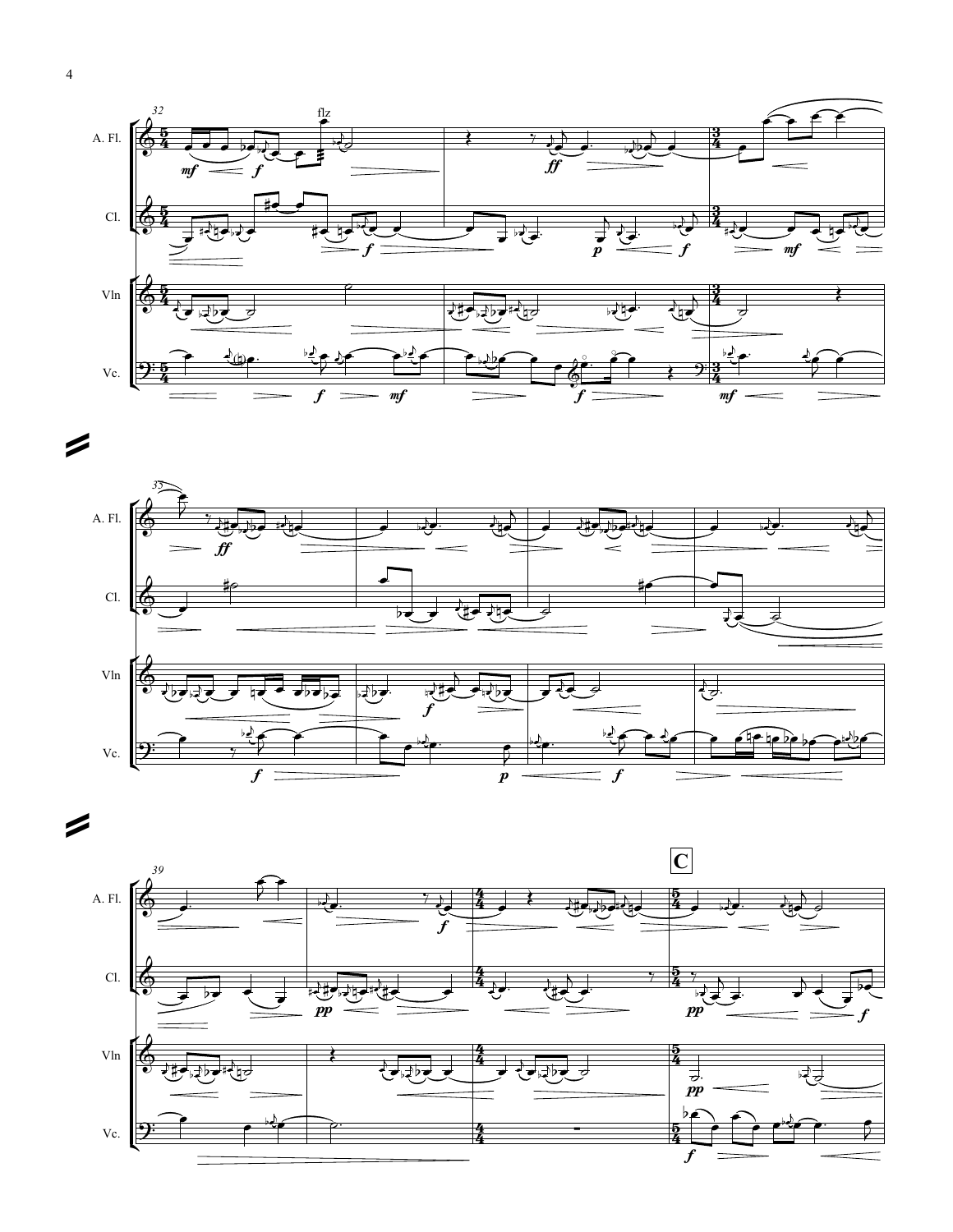



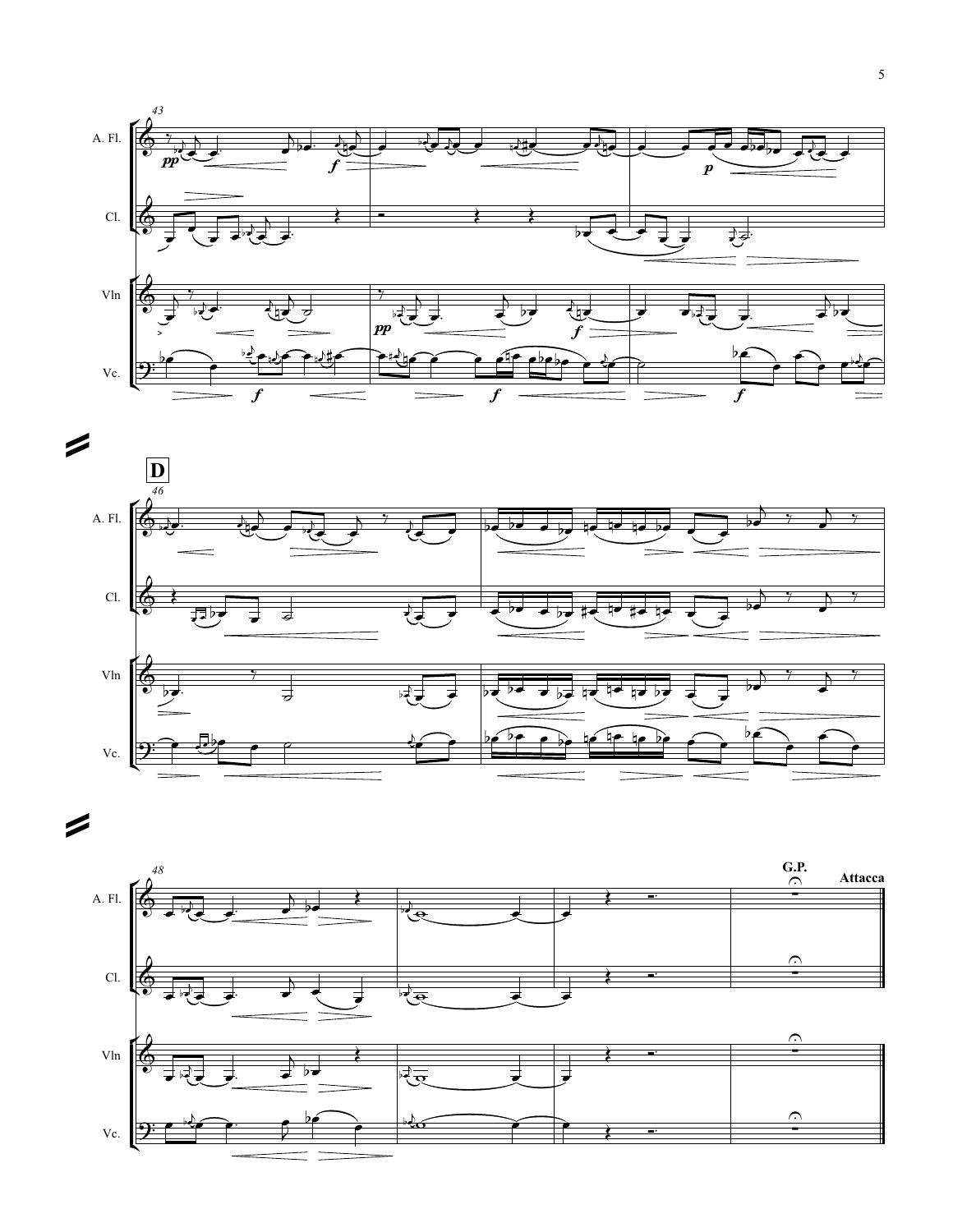





 $\sqrt{6}$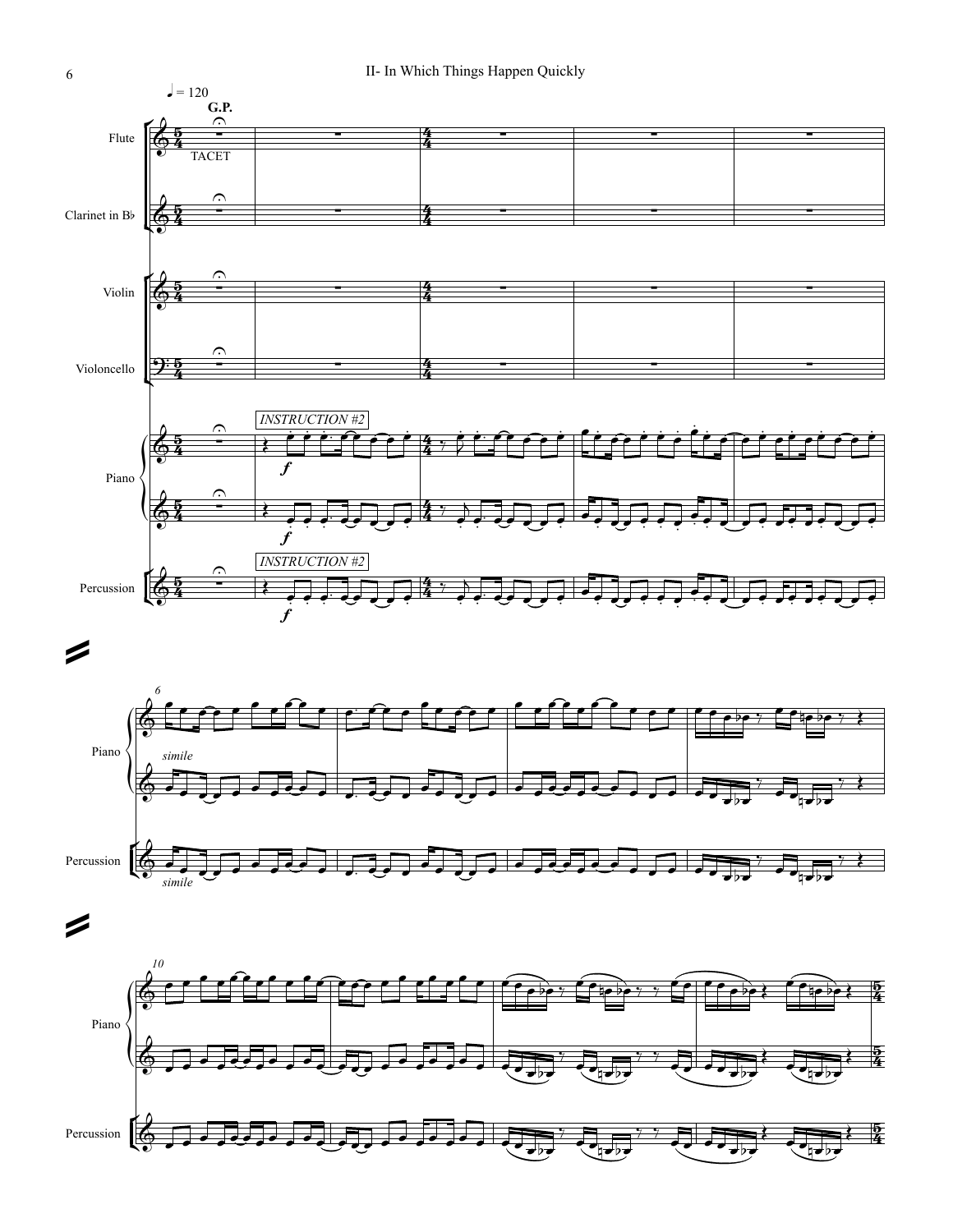



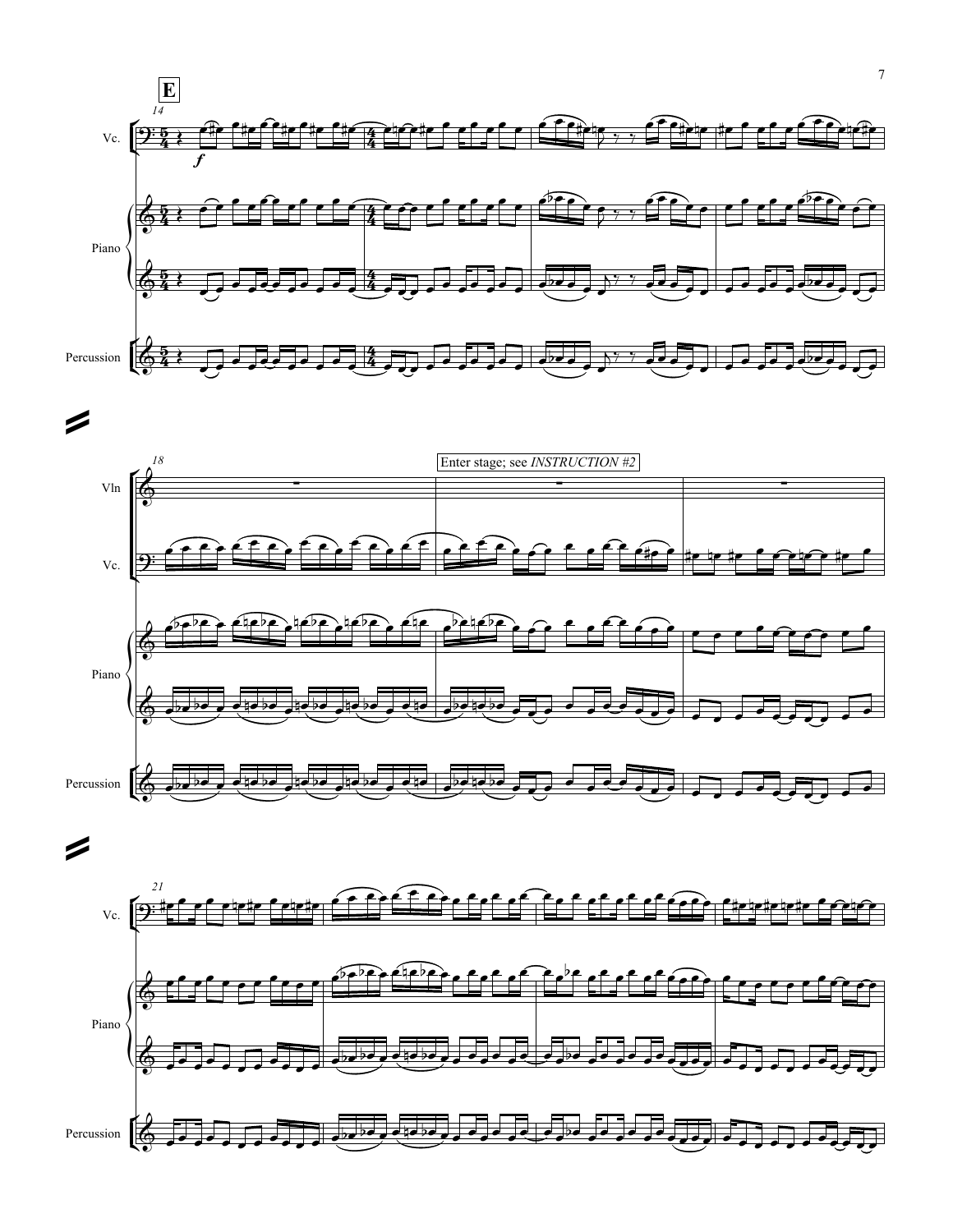





 $\,8\,$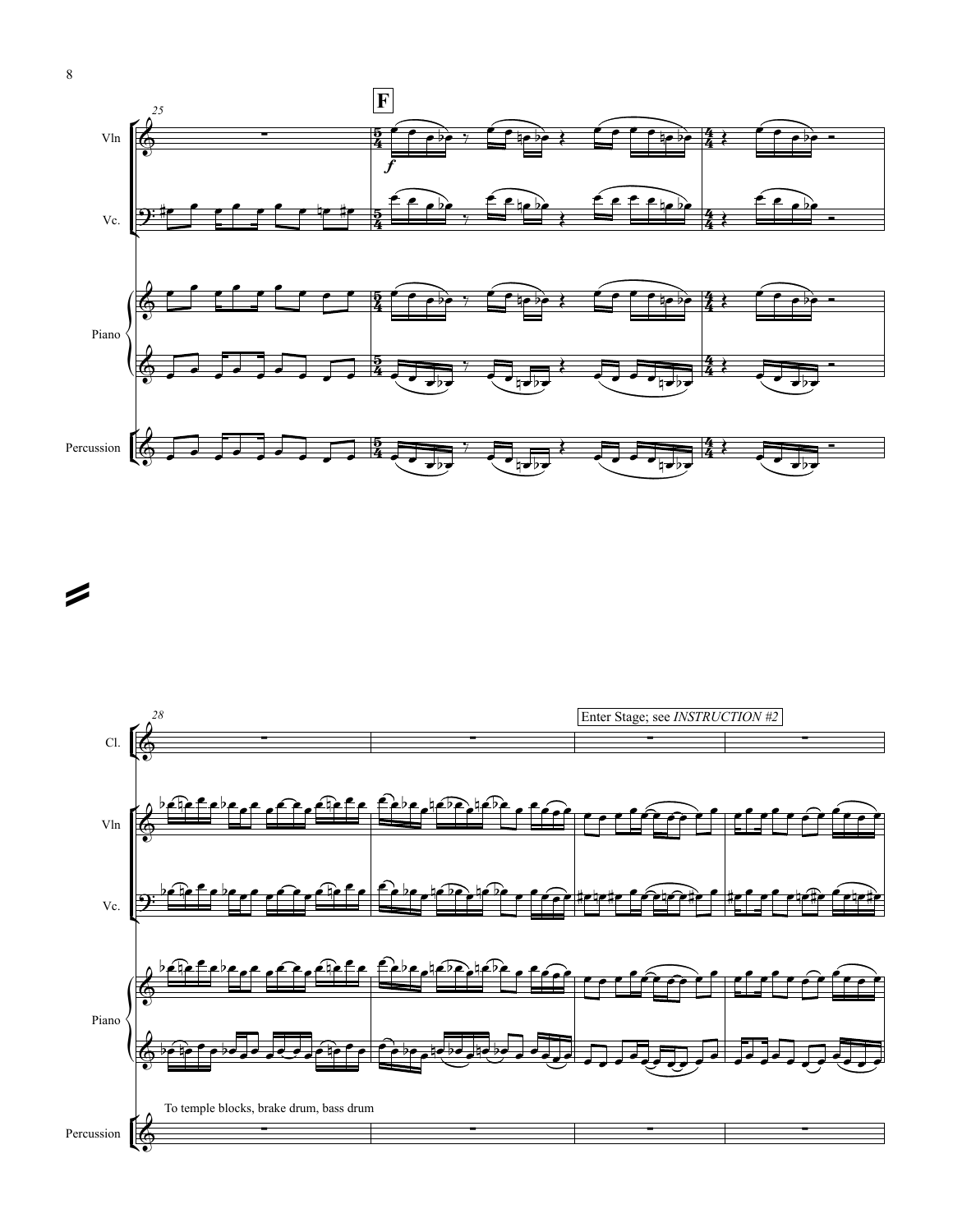

 $\blacktriangleright$ 

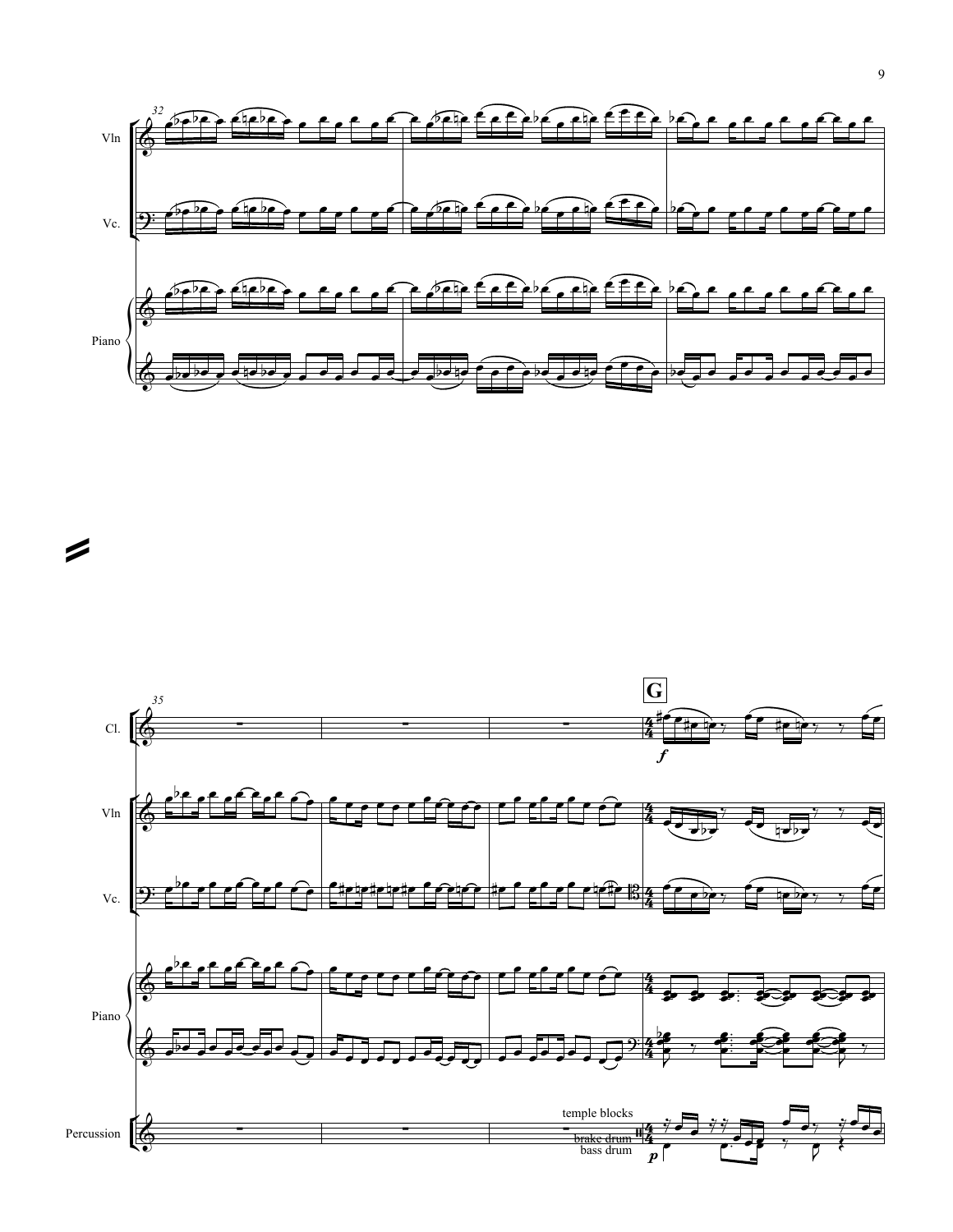

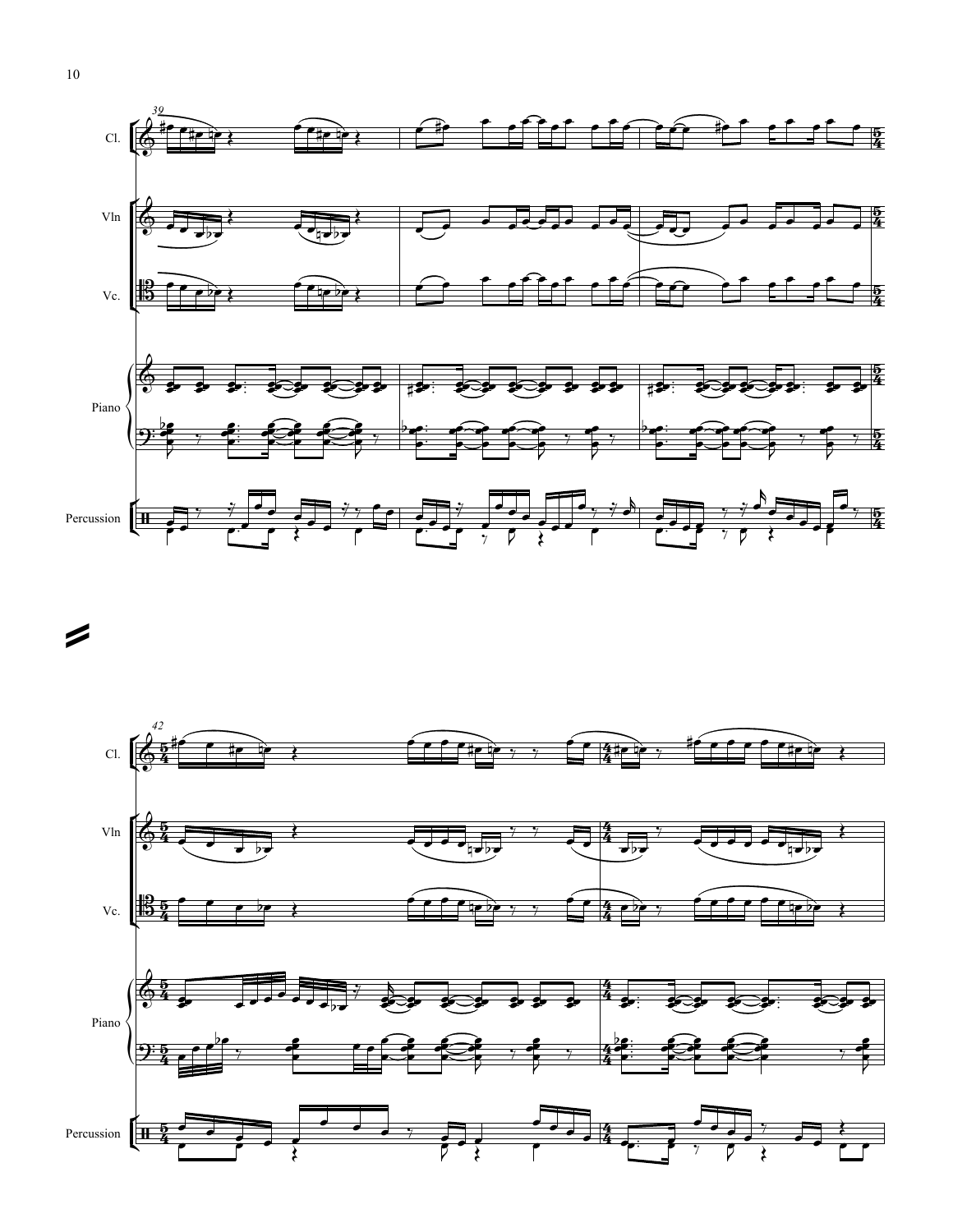

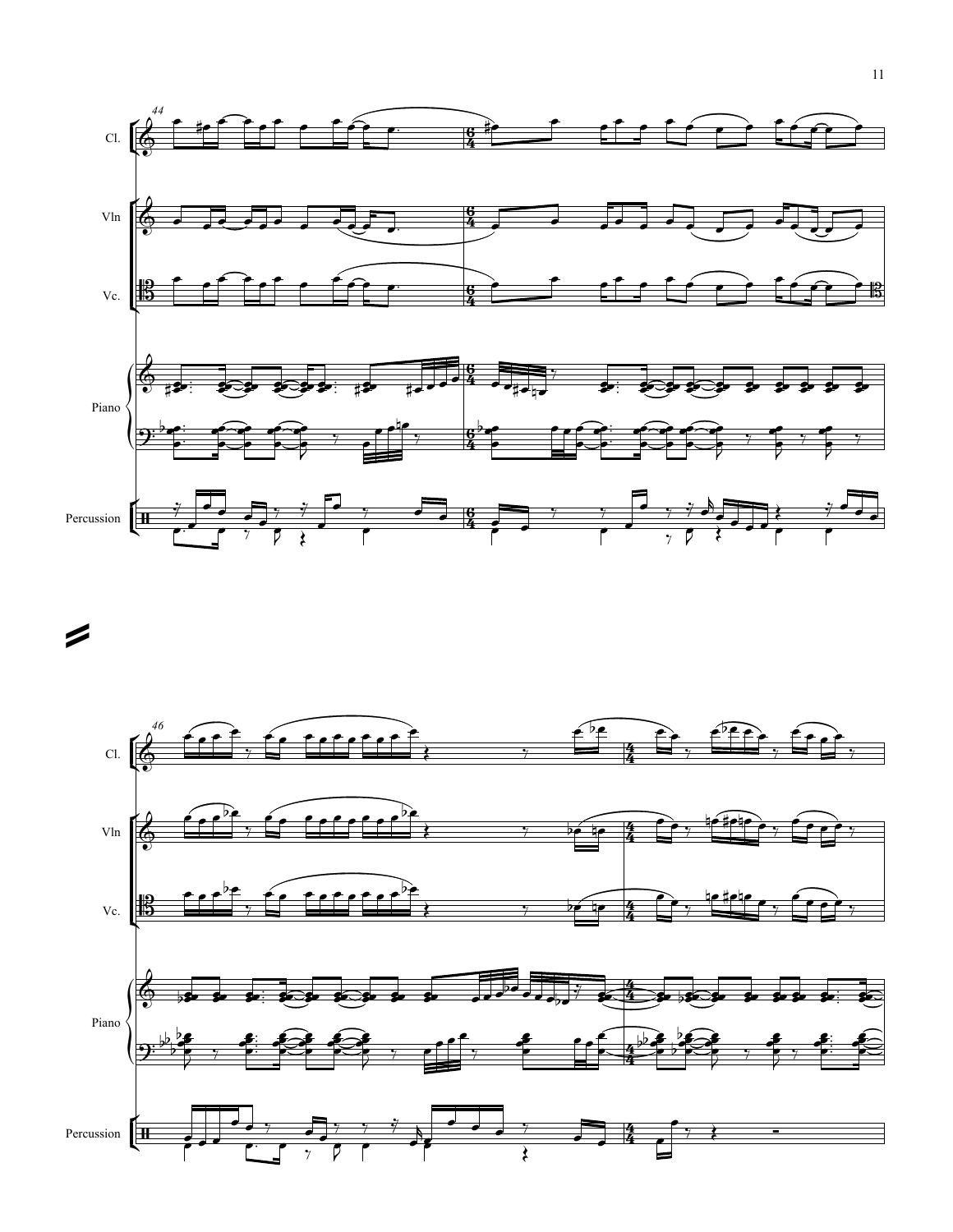

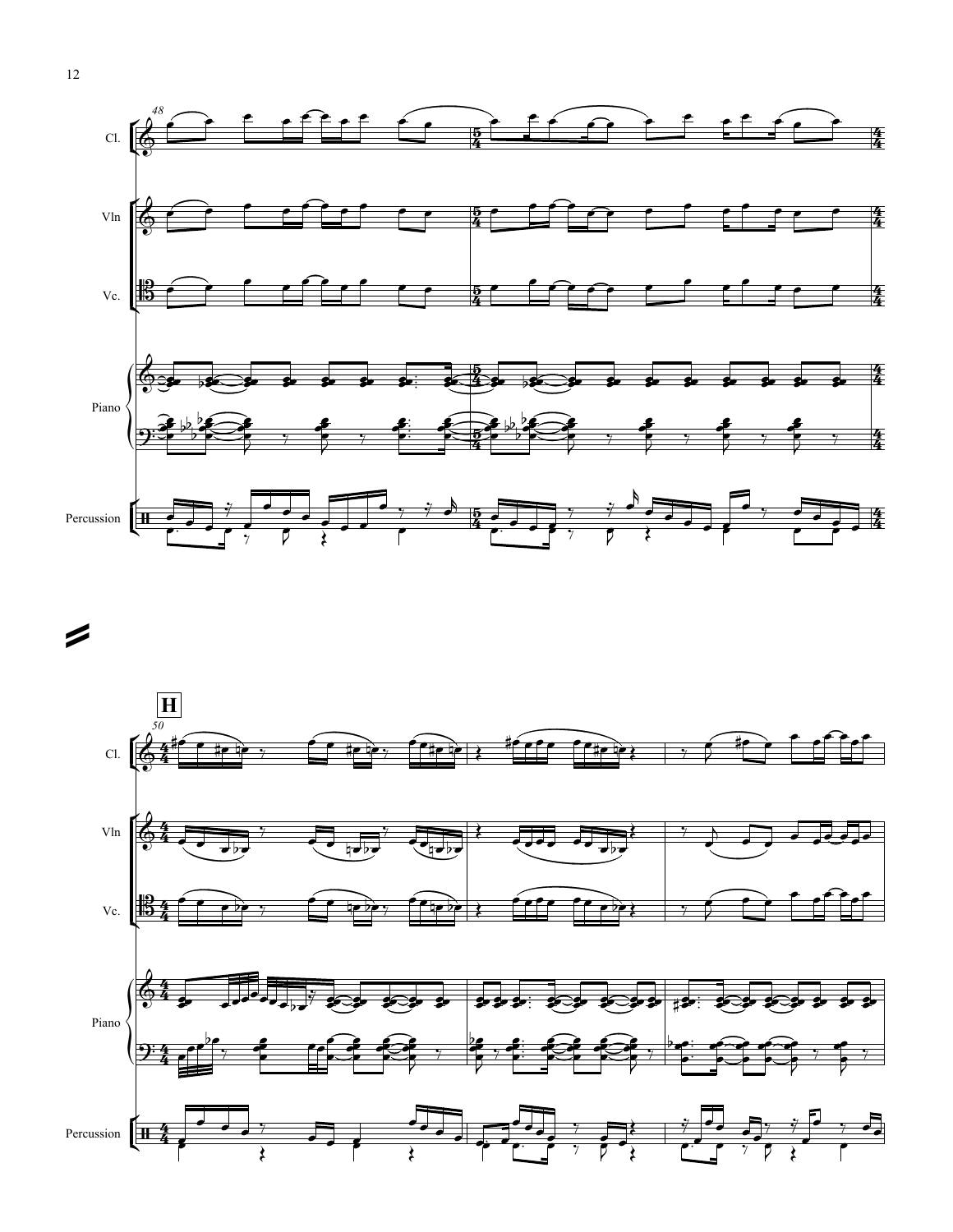

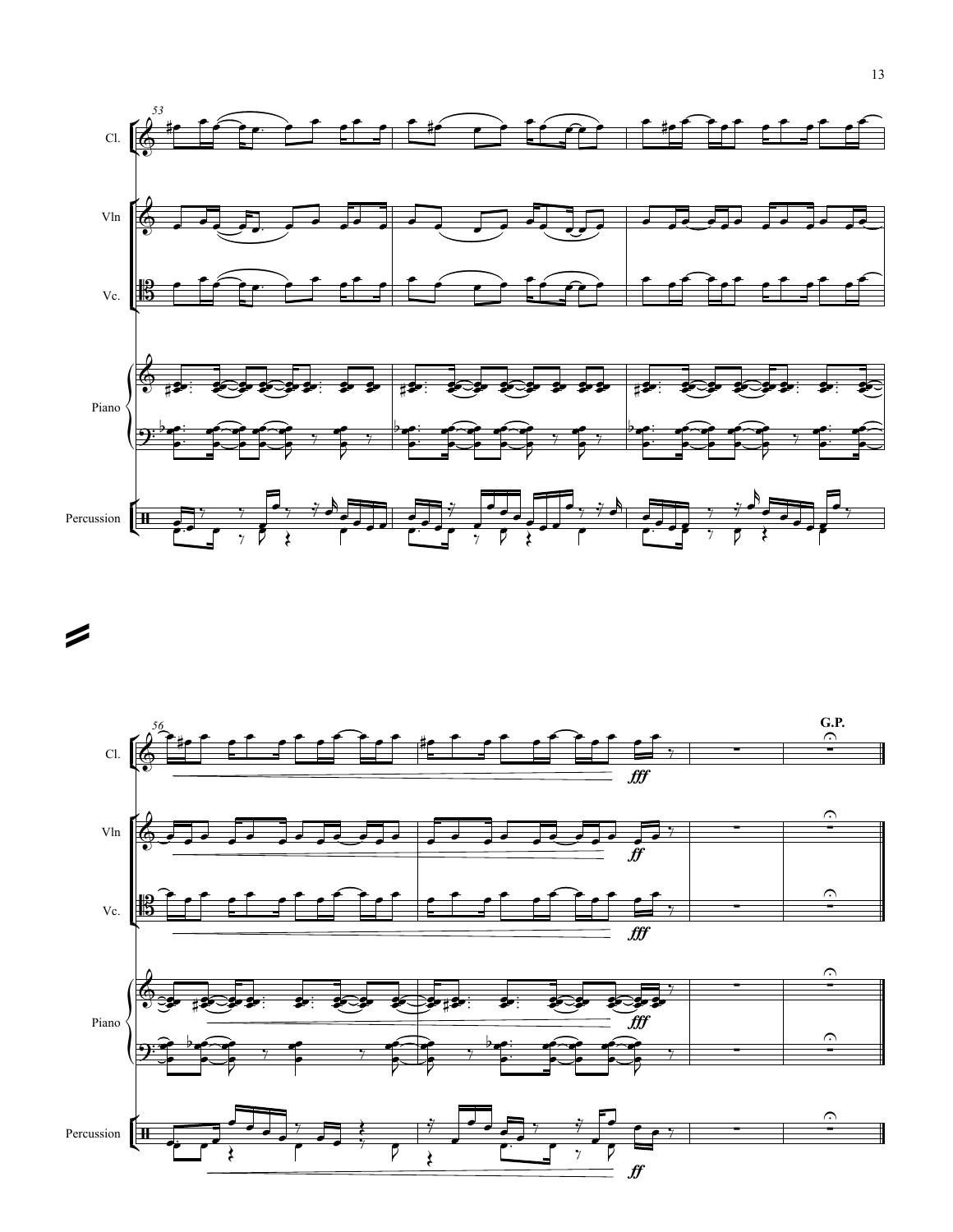



 $\rightarrow$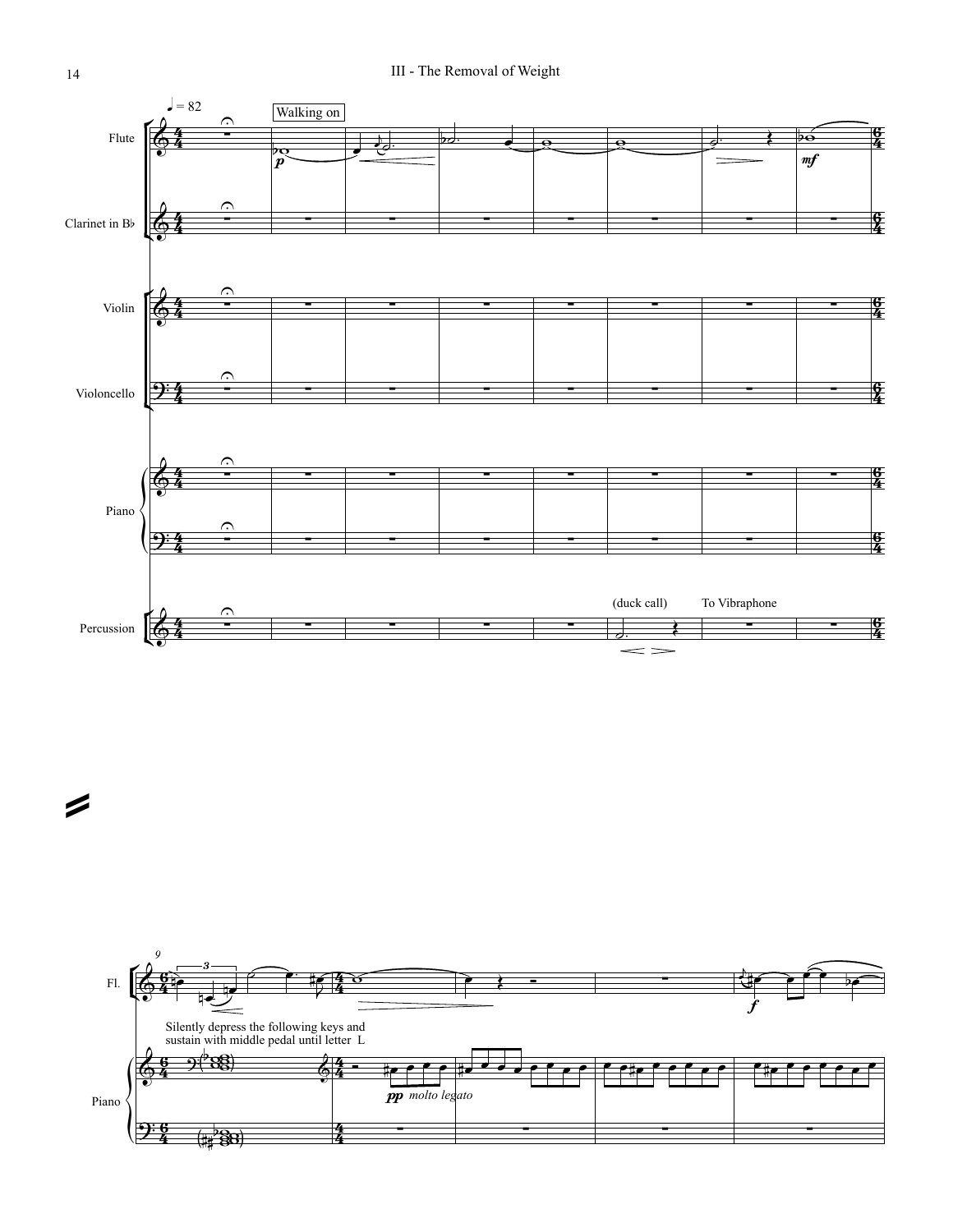

 $\blacktriangleright$ 

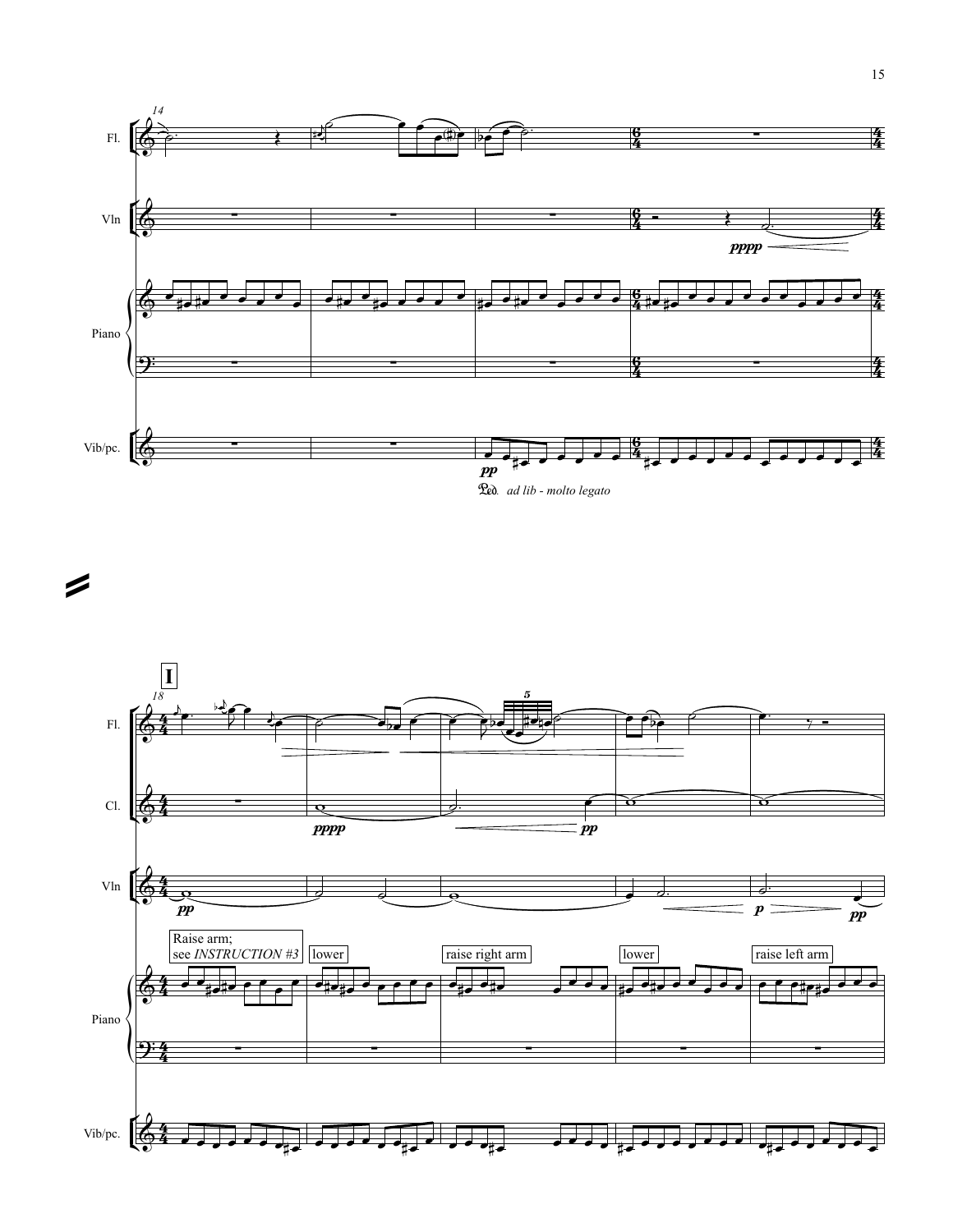



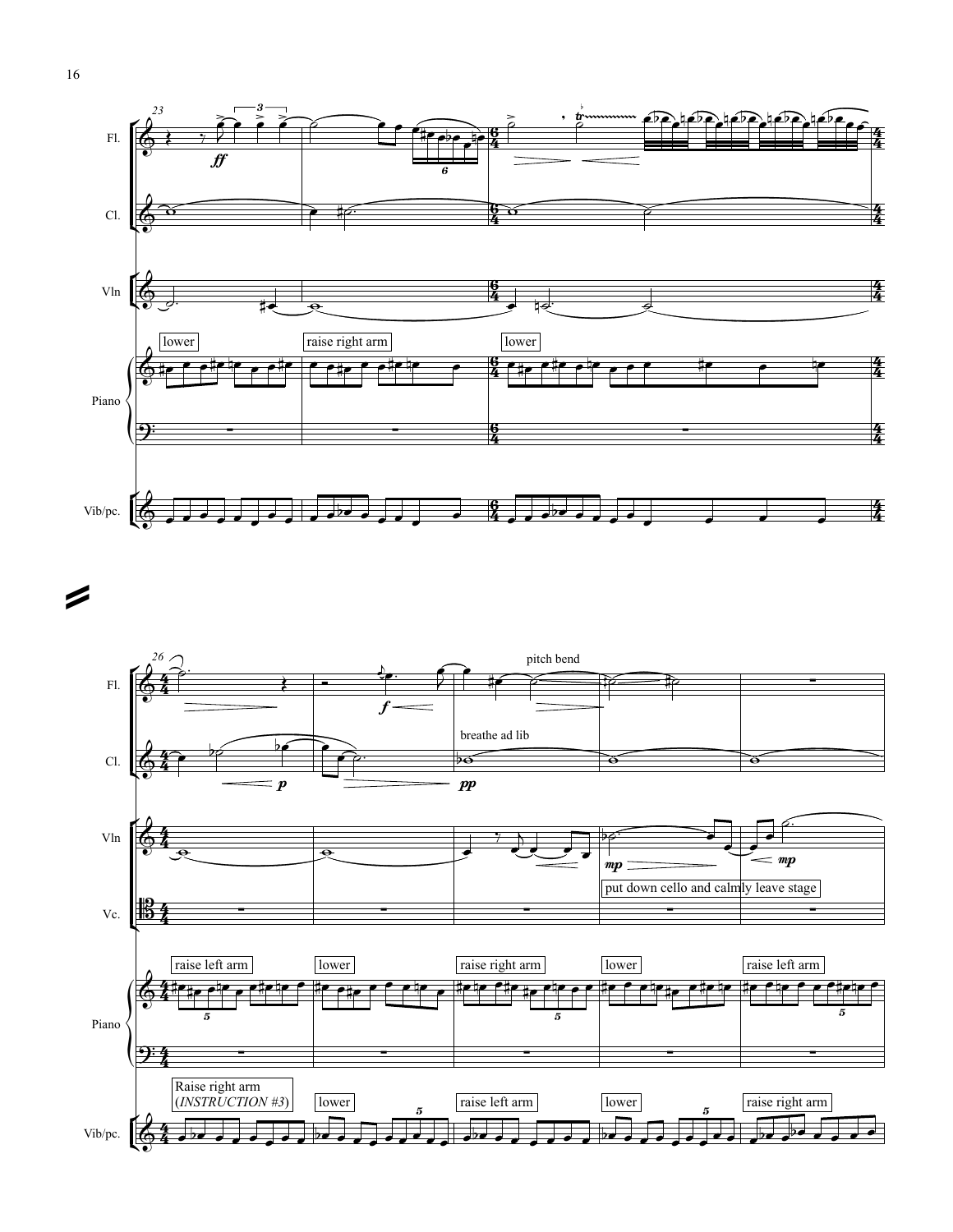



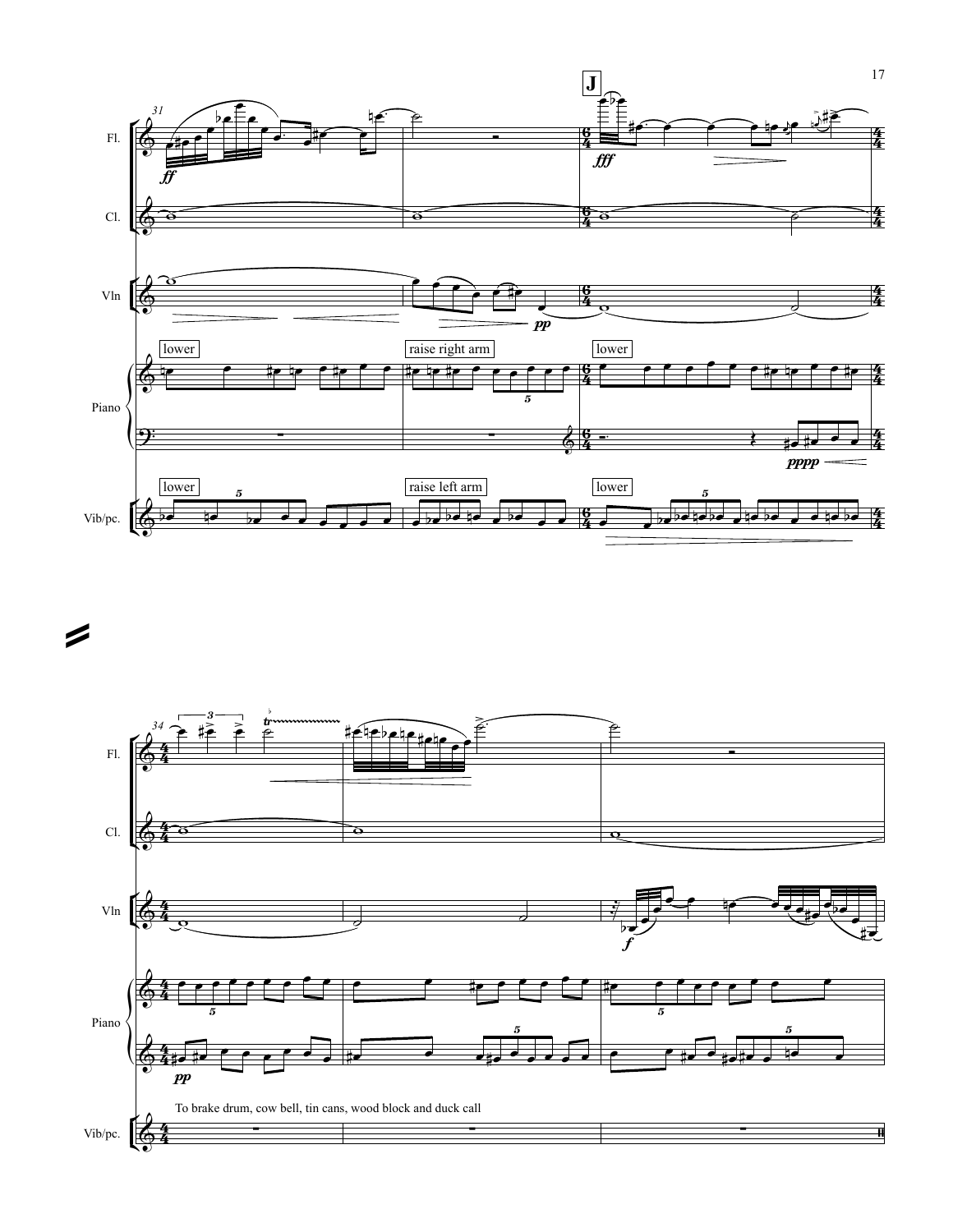



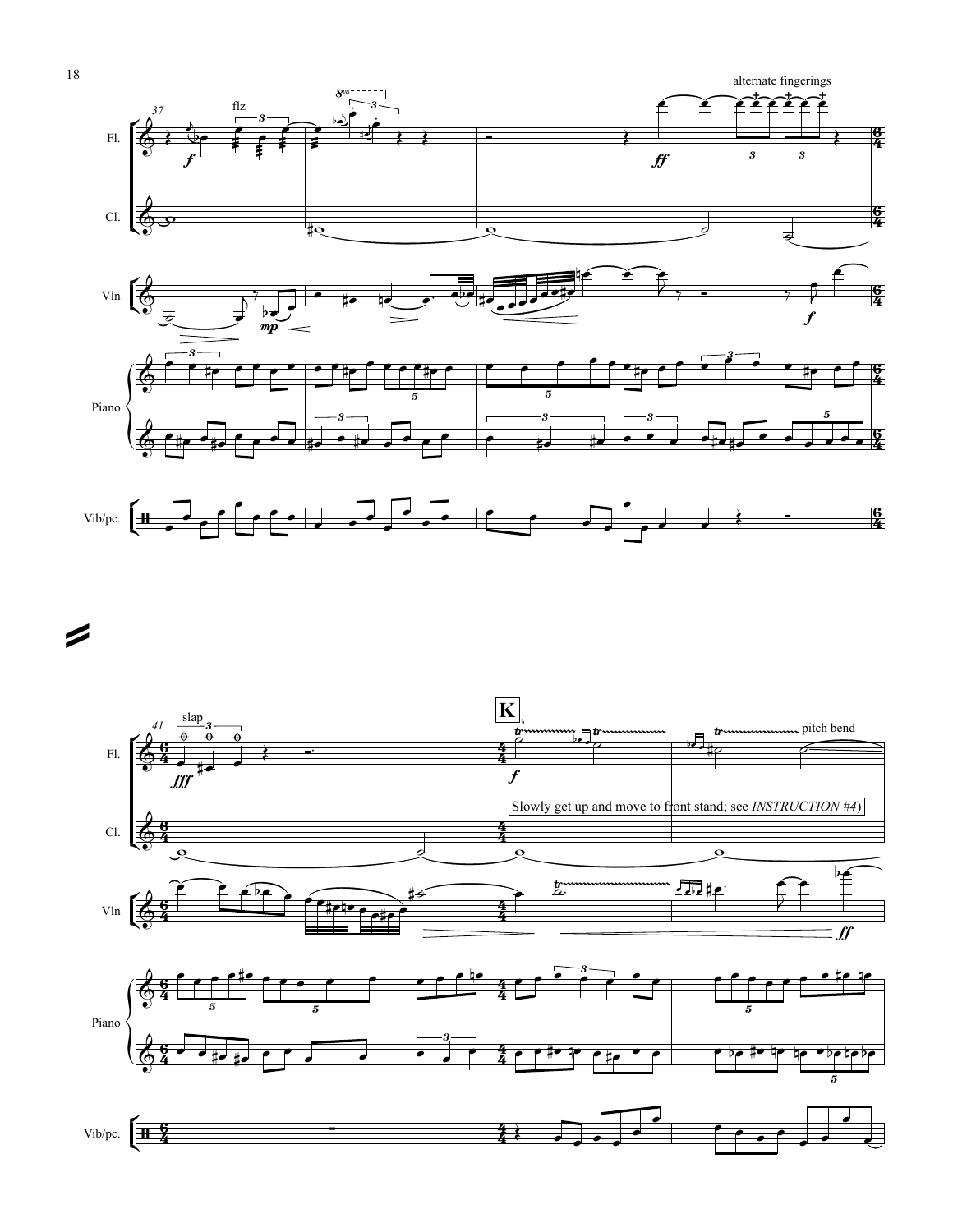

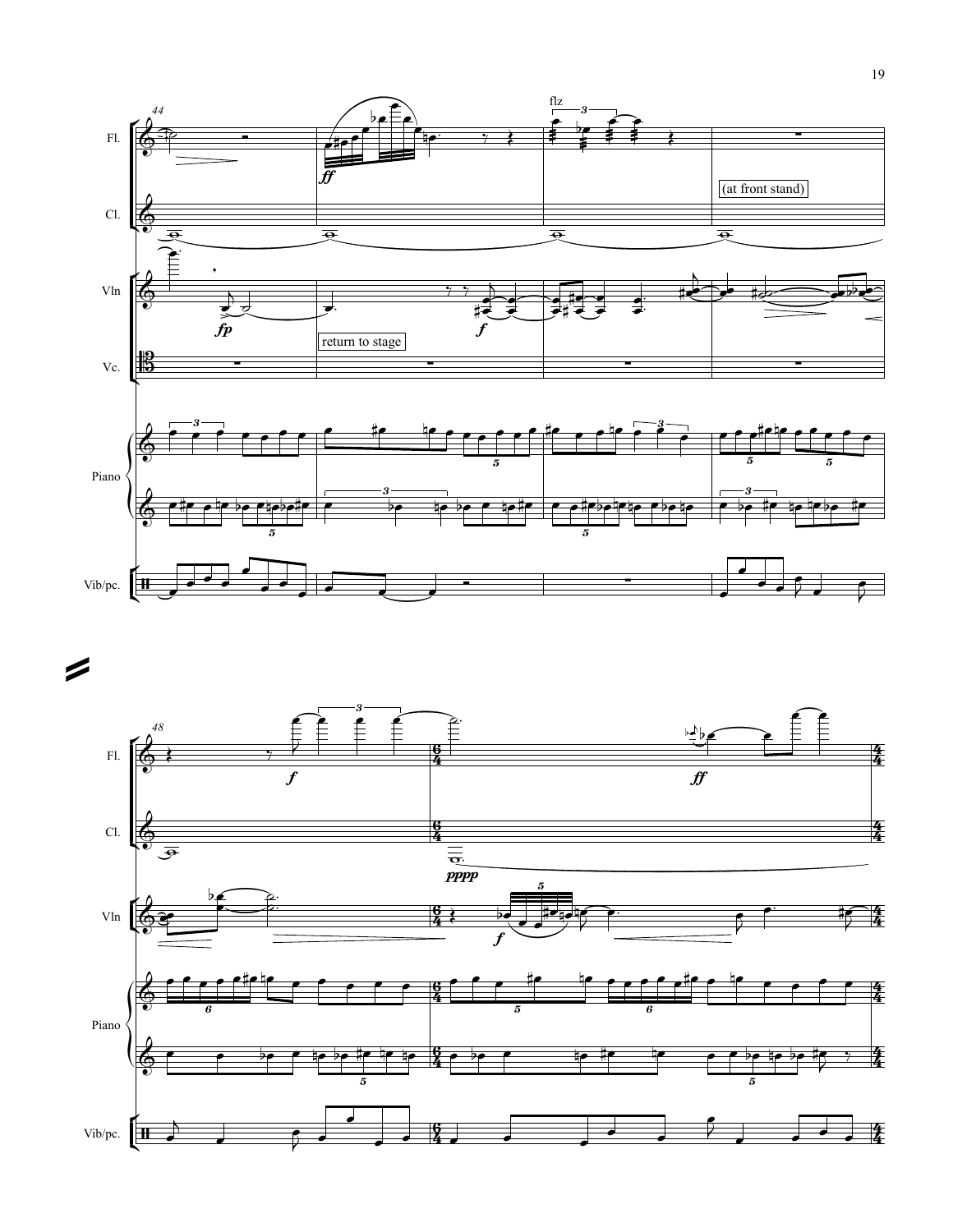



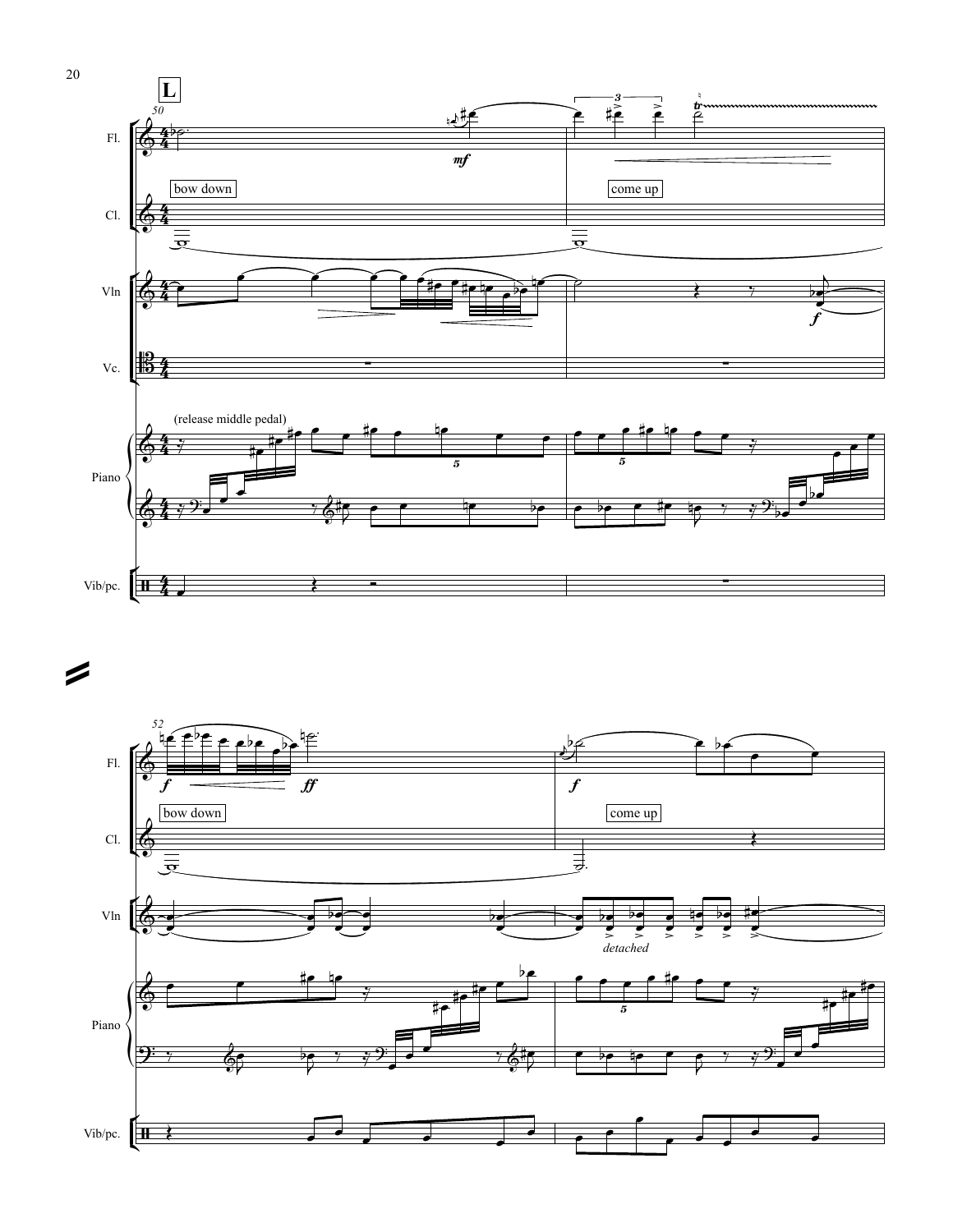

 $\rightarrow$ 

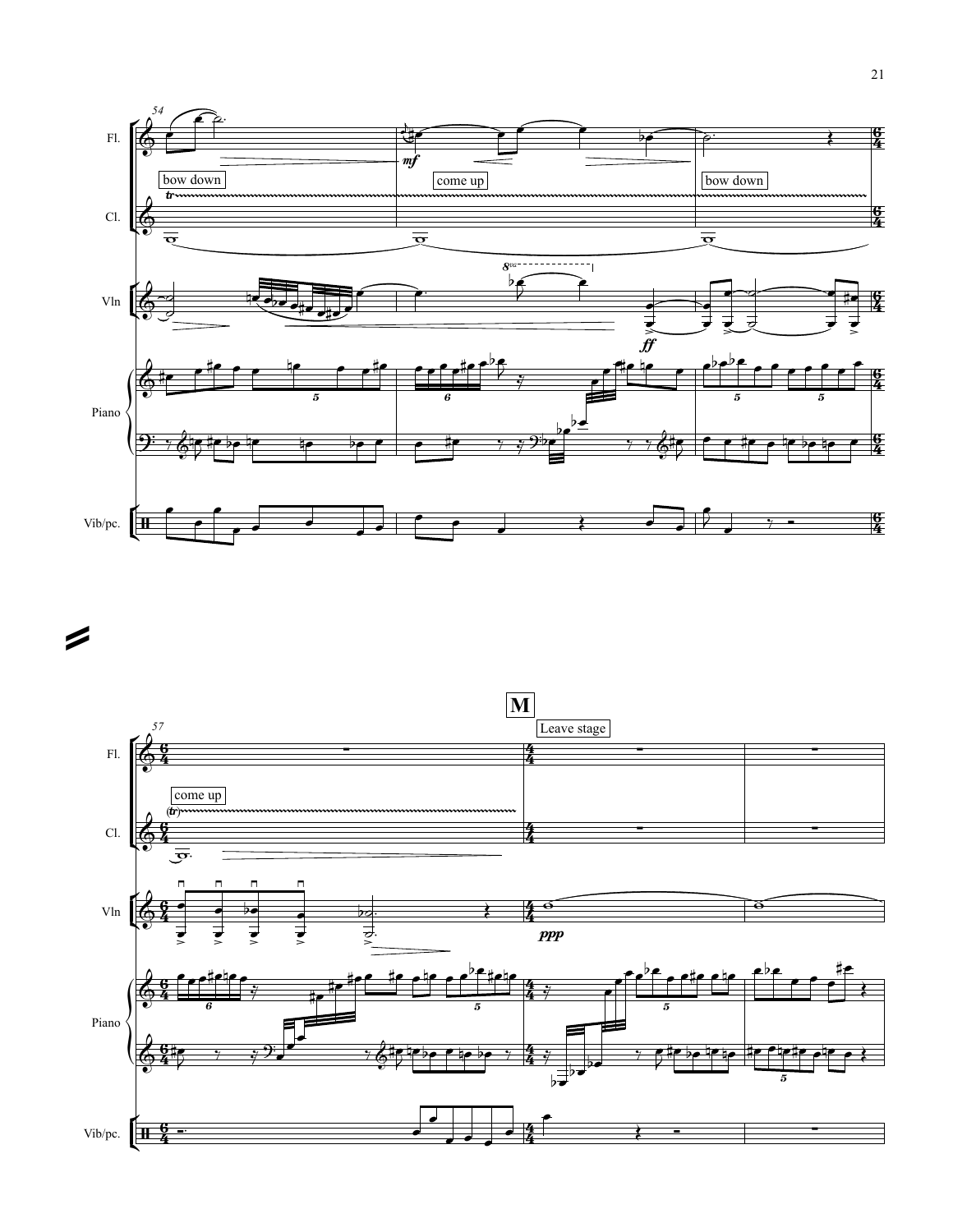



 $\frac{1}{2}$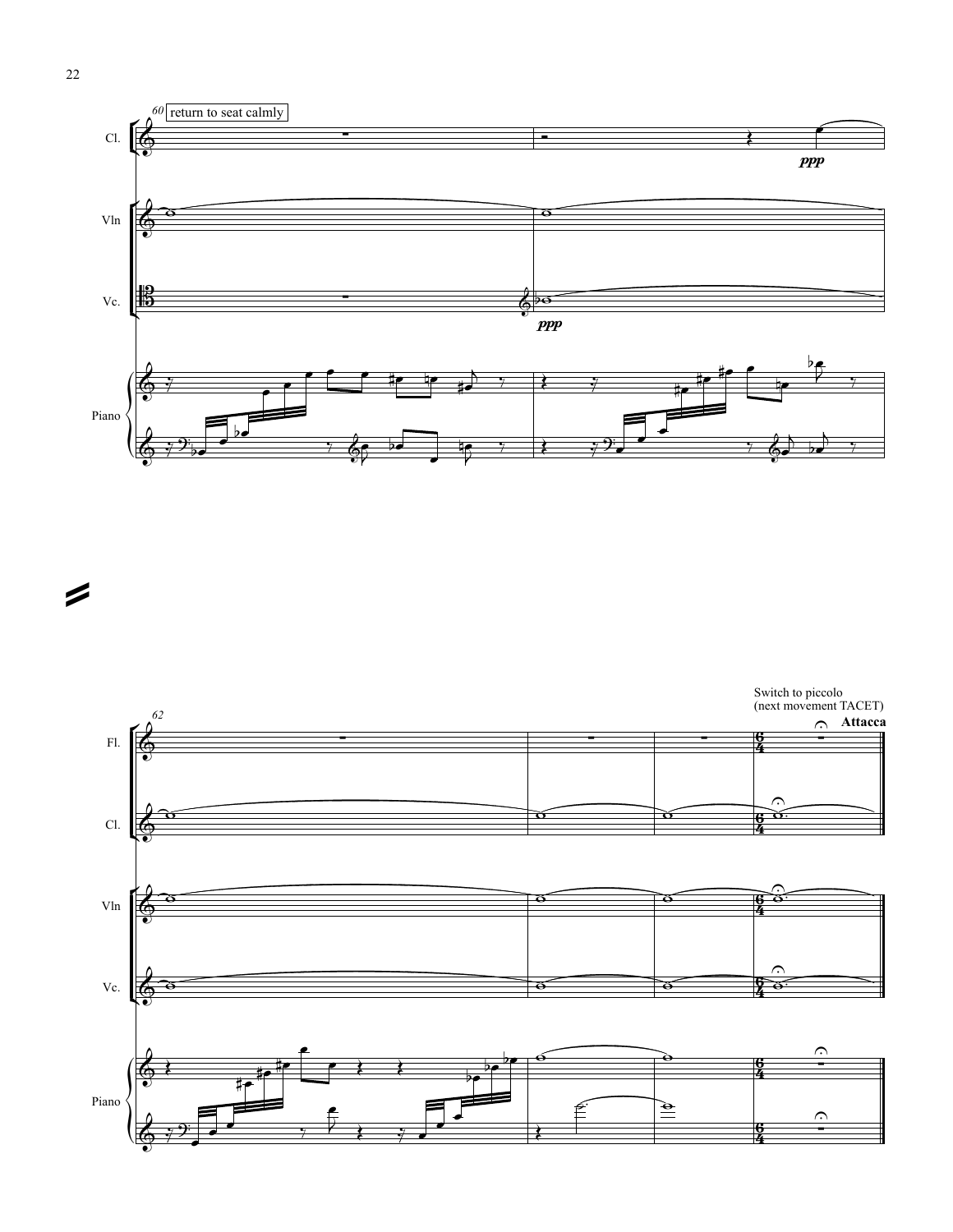

 $\overline{\phantom{a}}$ 

 $\overline{\phantom{a}}$ 



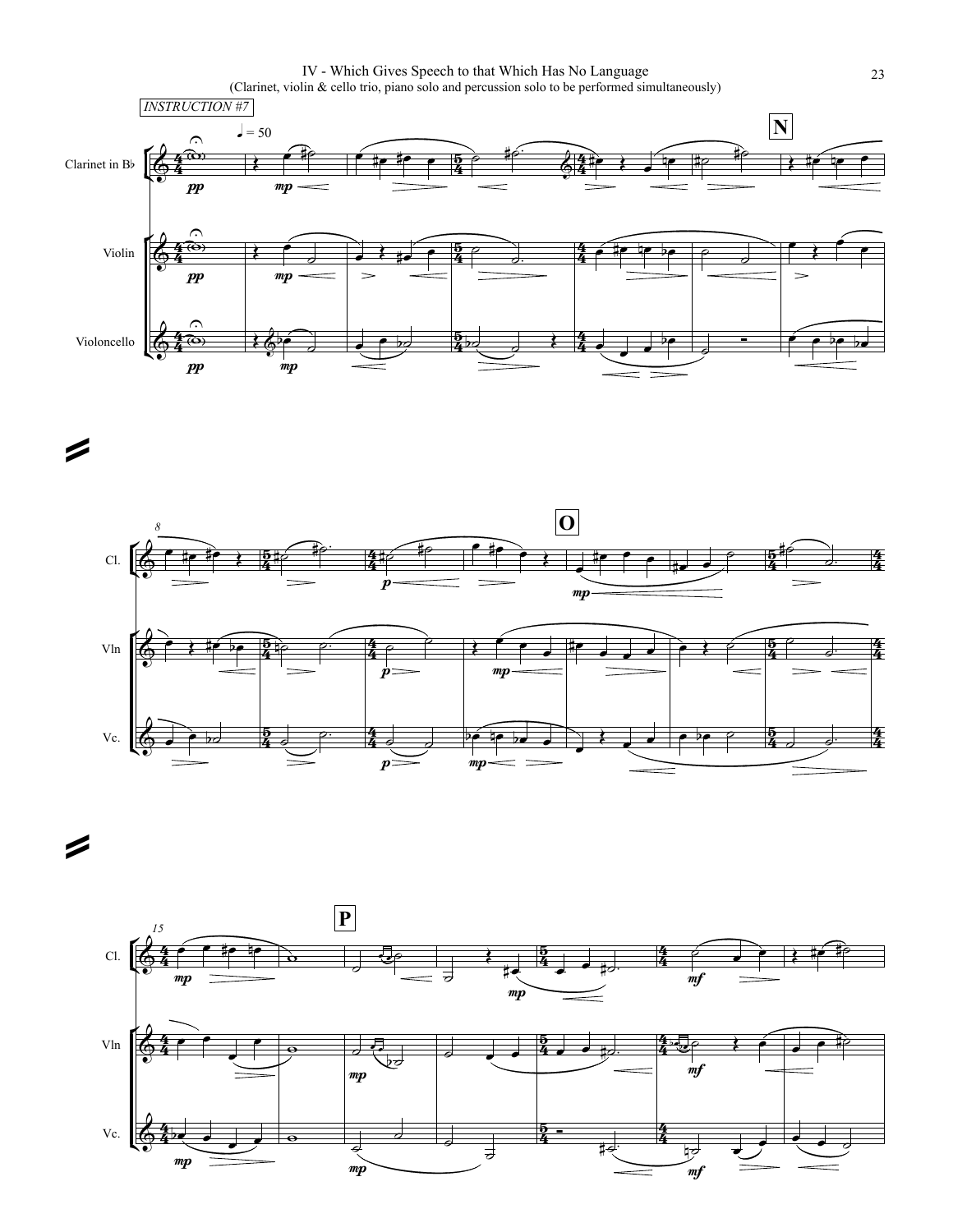





 $\boldsymbol{z}$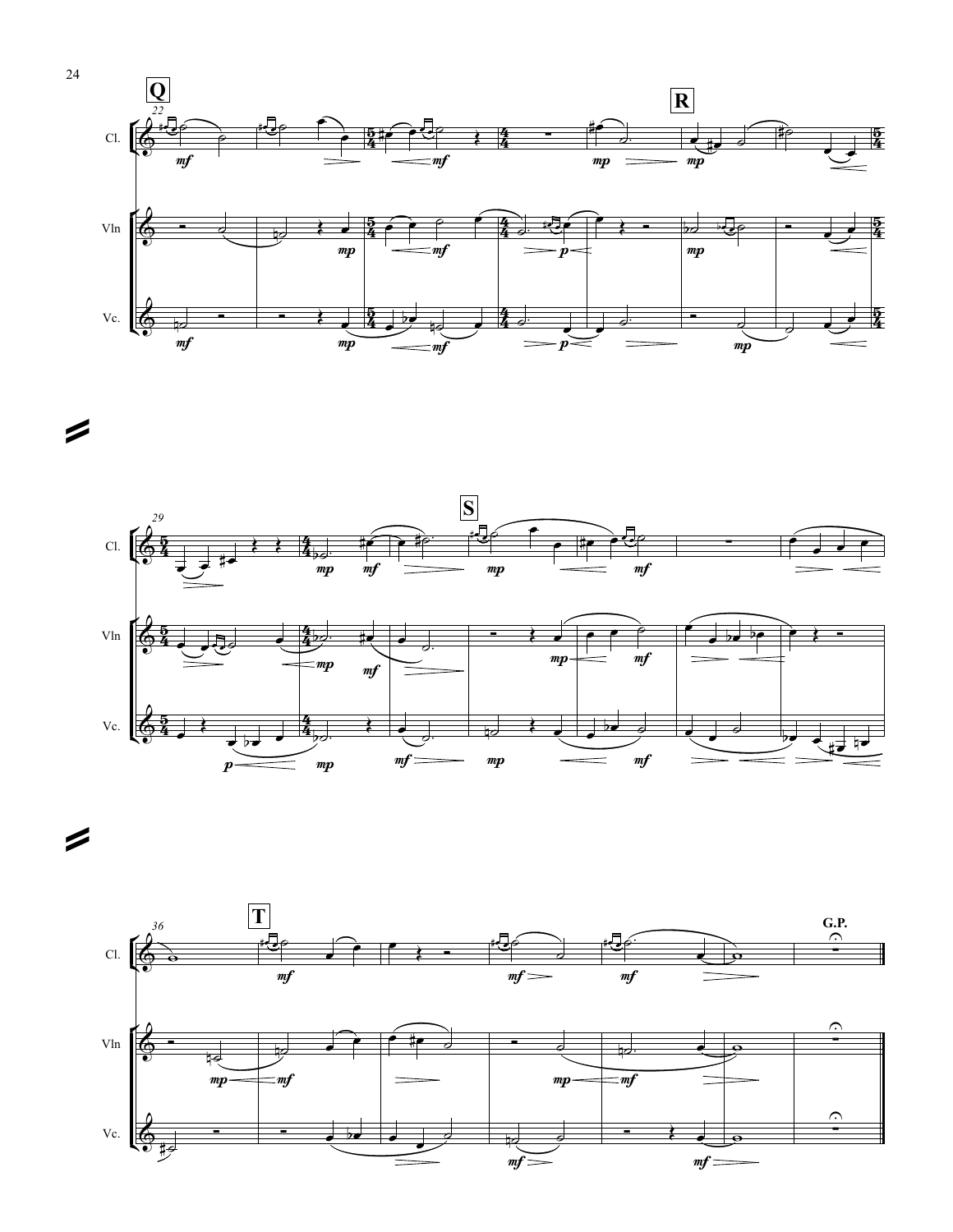









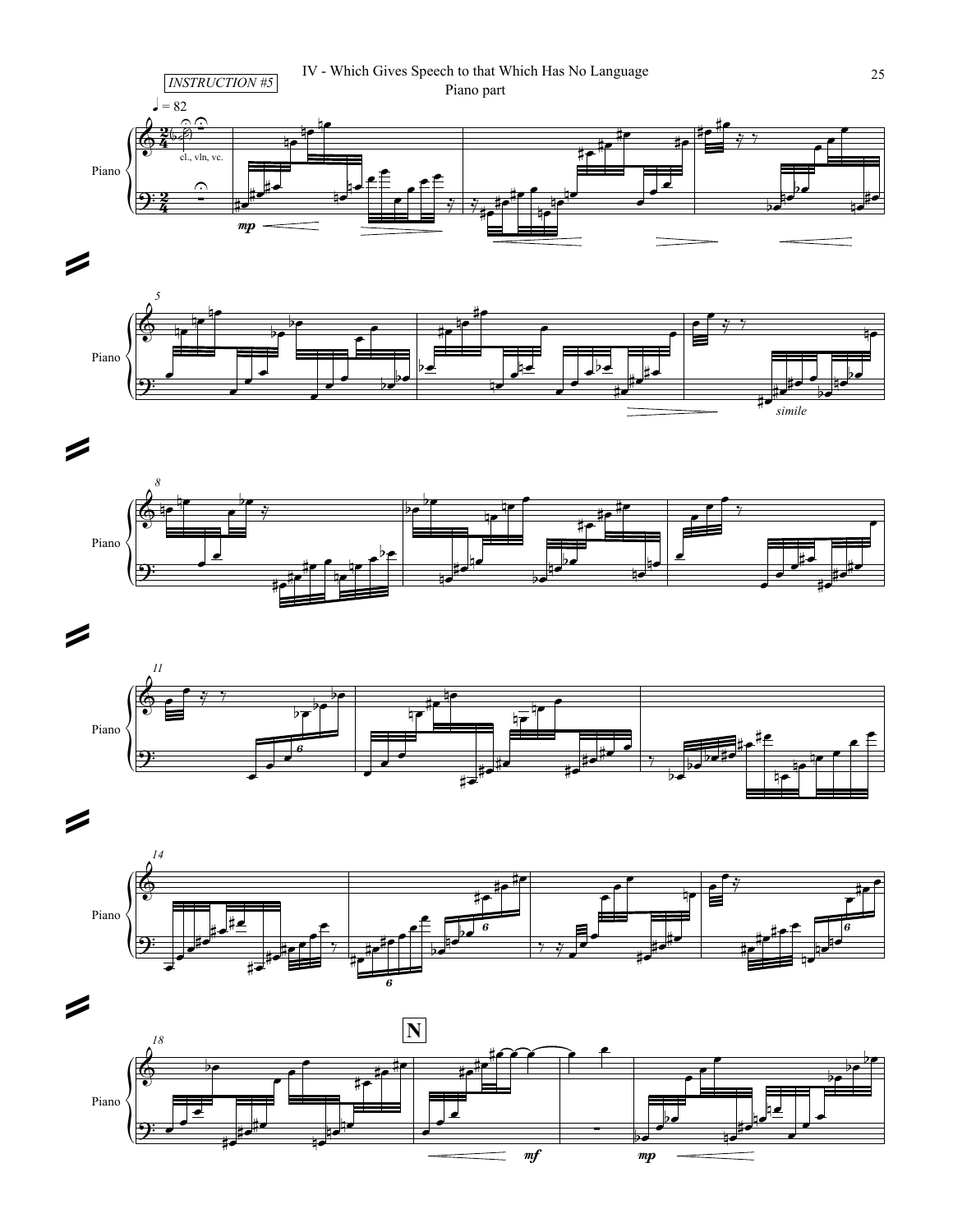









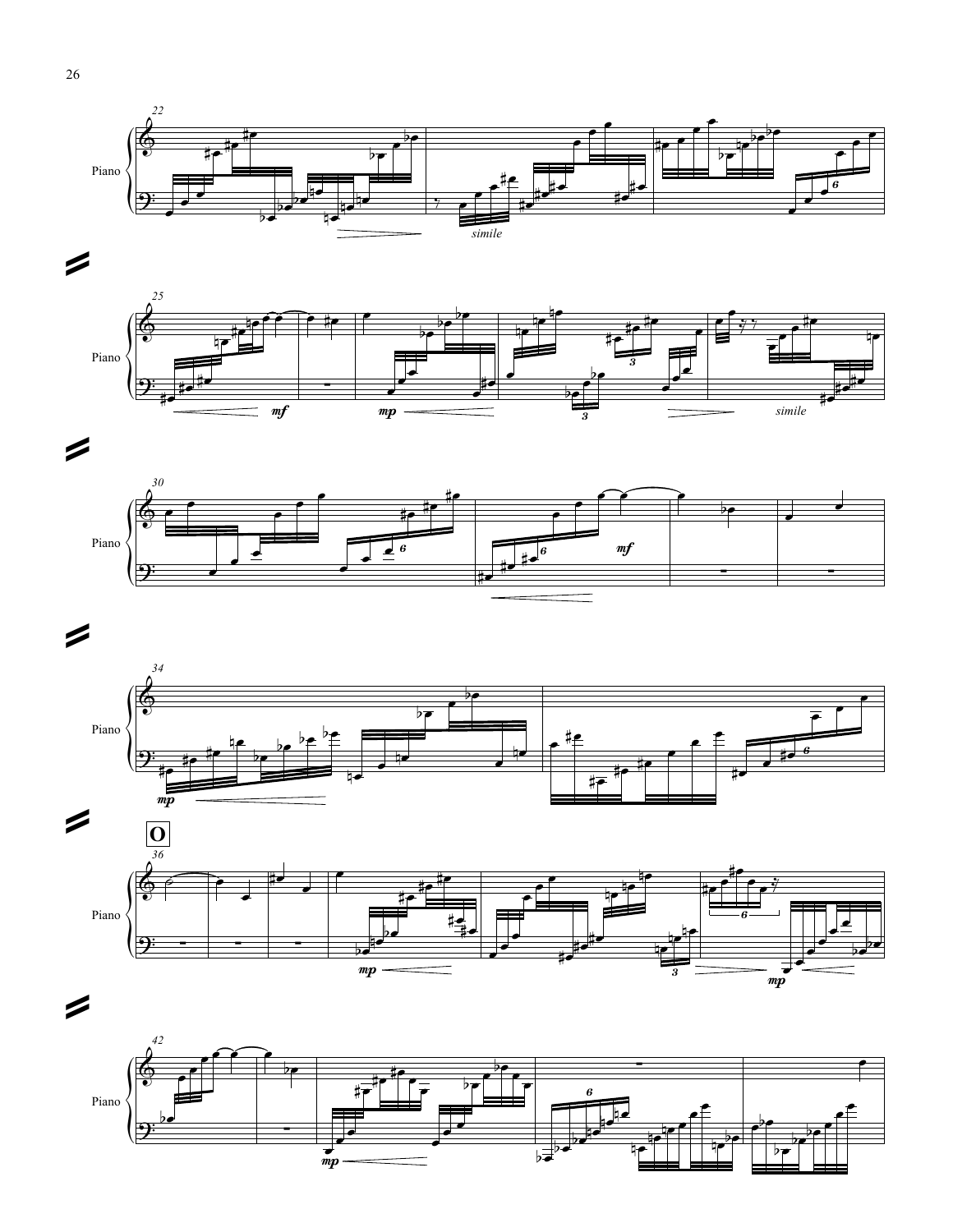









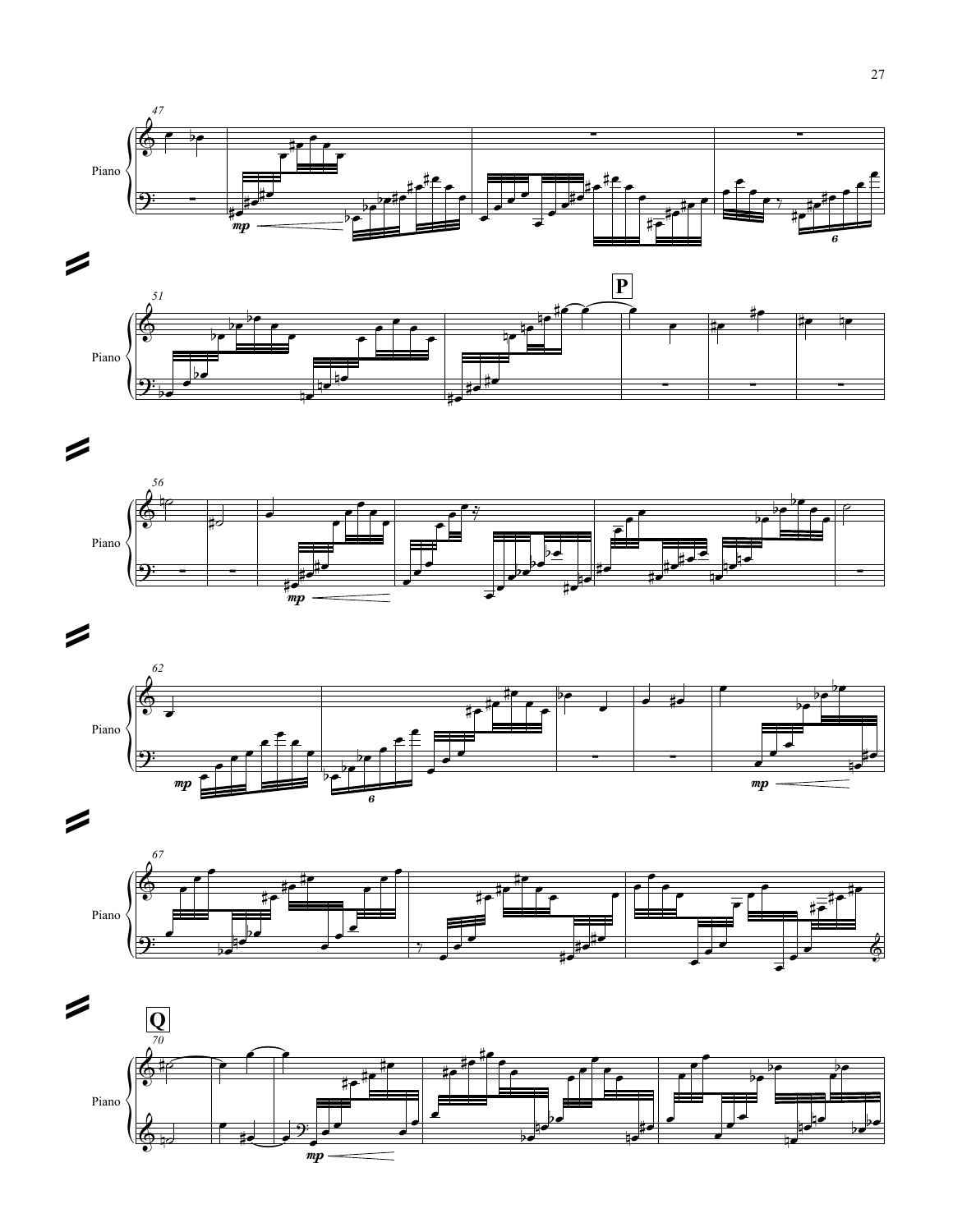







 $\overline{\phantom{a}}$ 

 $\overline{\phantom{a}}$ 

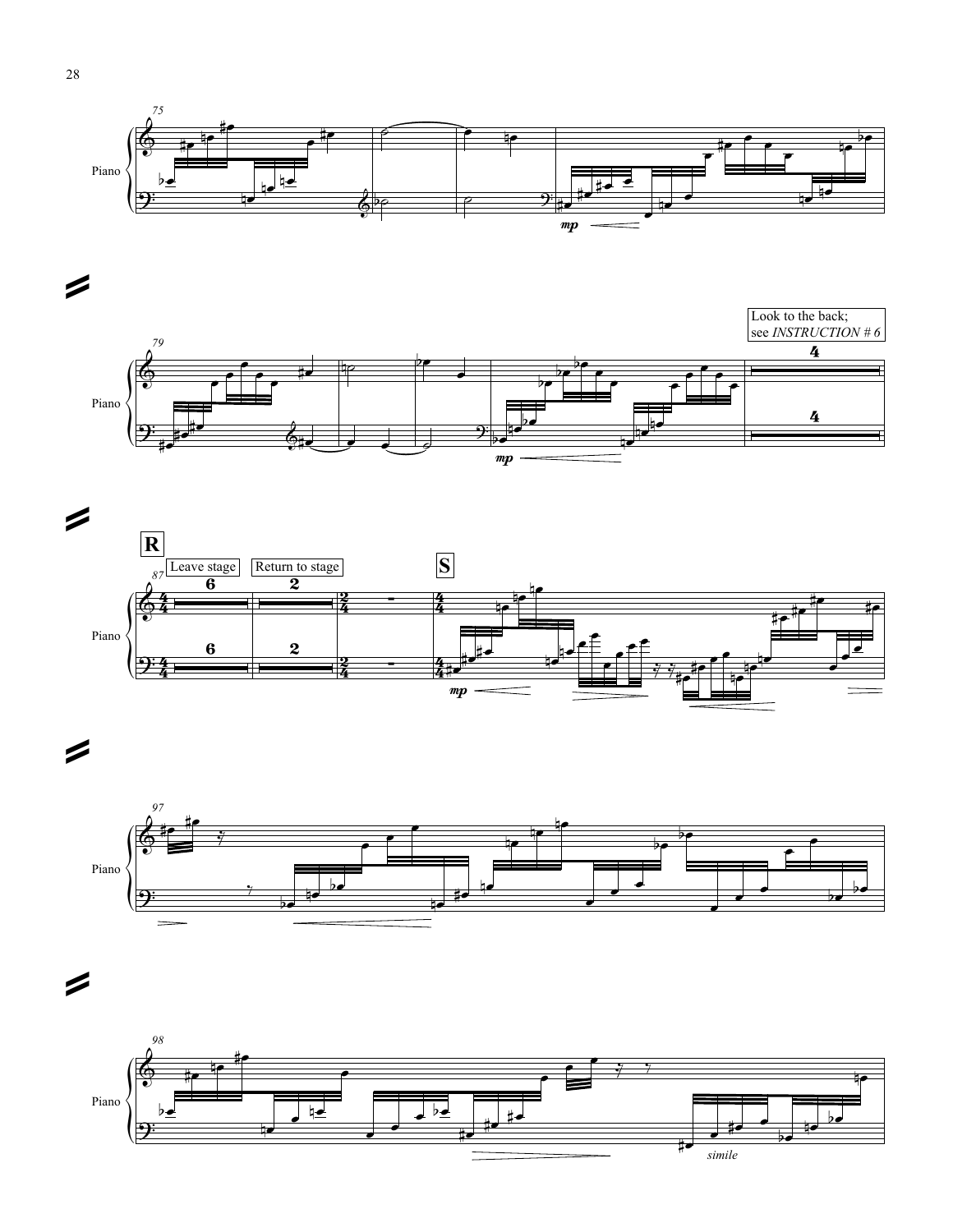











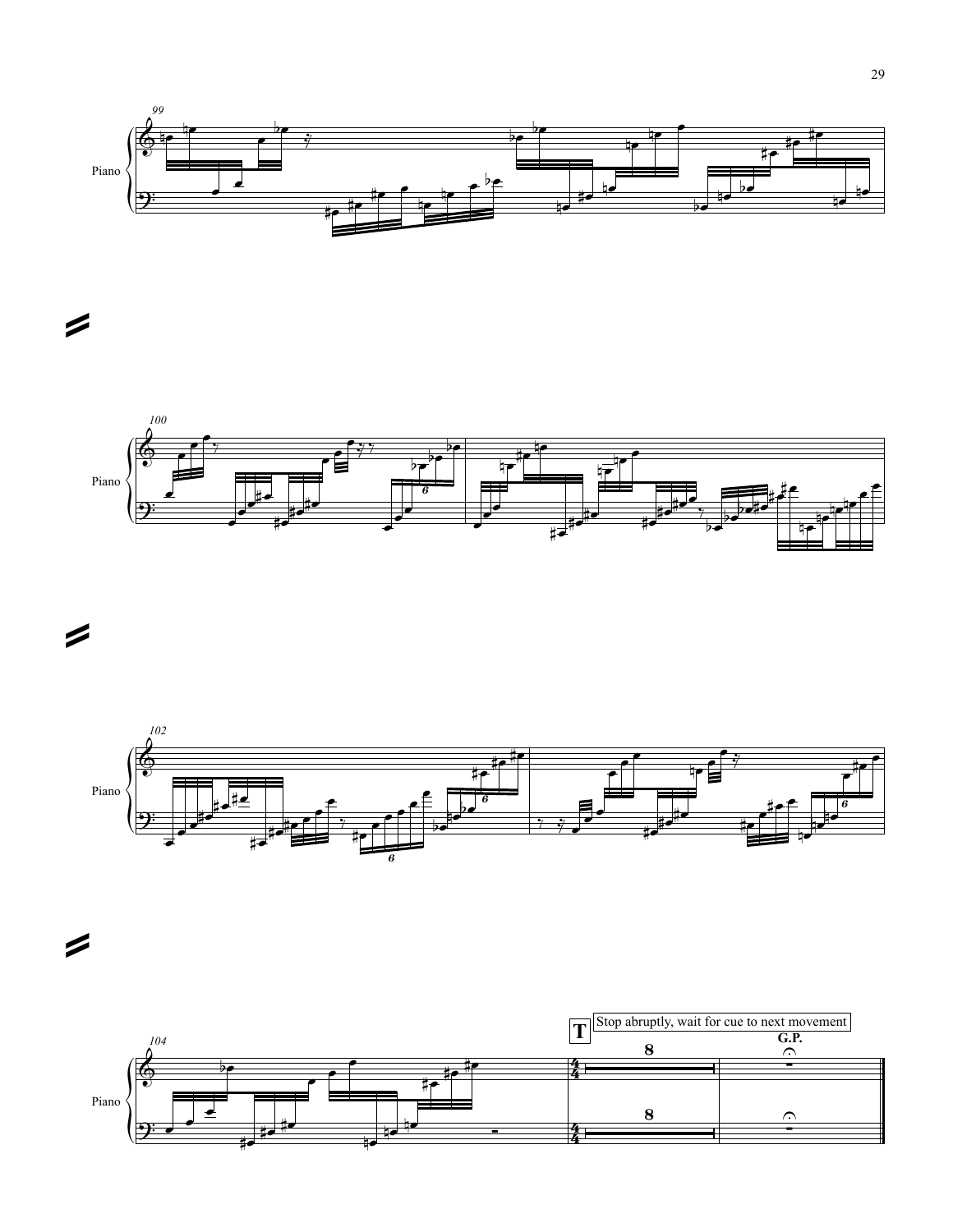

Perc.  $\frac{6}{4}$ T. S Jan J  $\Box$  $\frac{1}{\sqrt{2}}$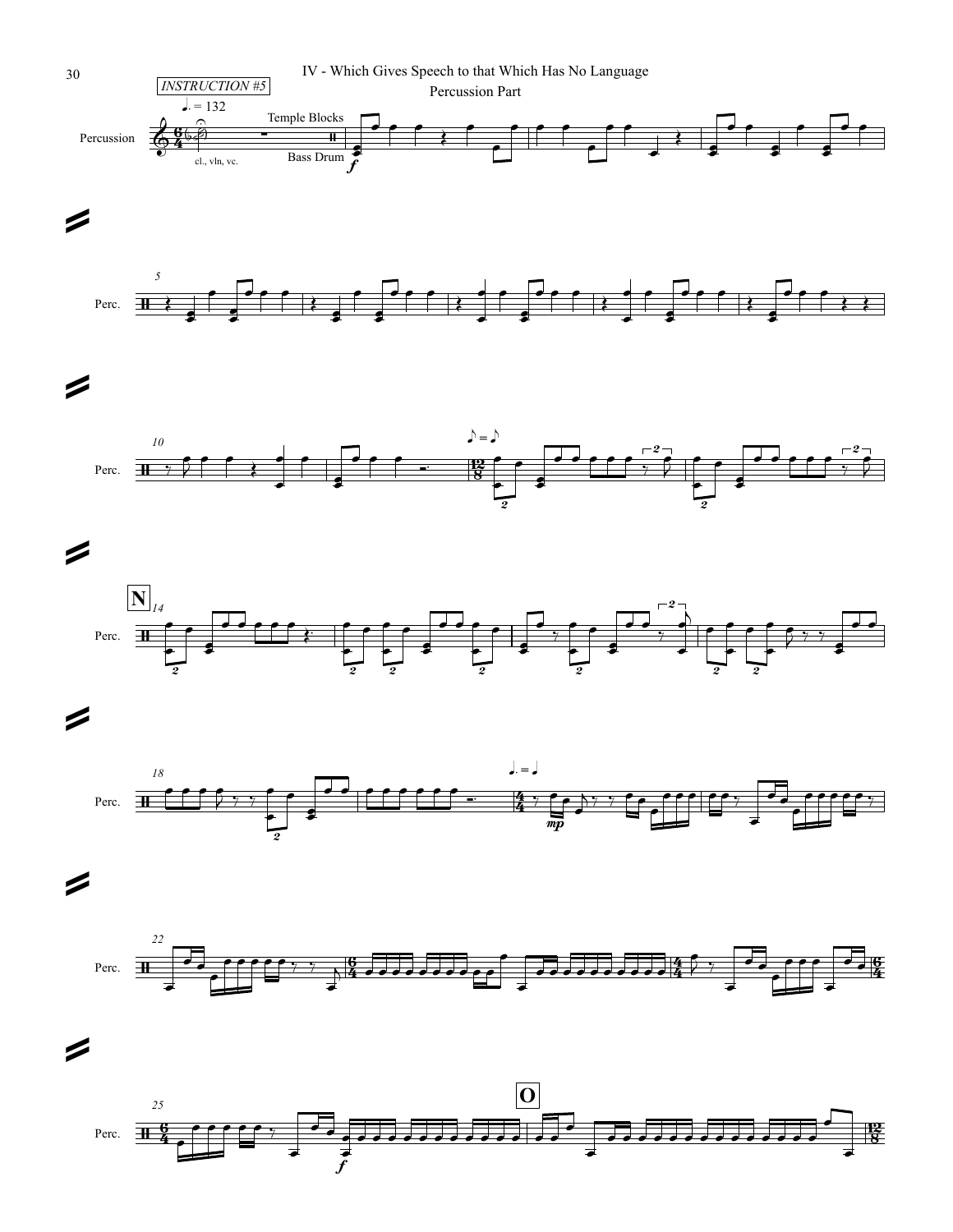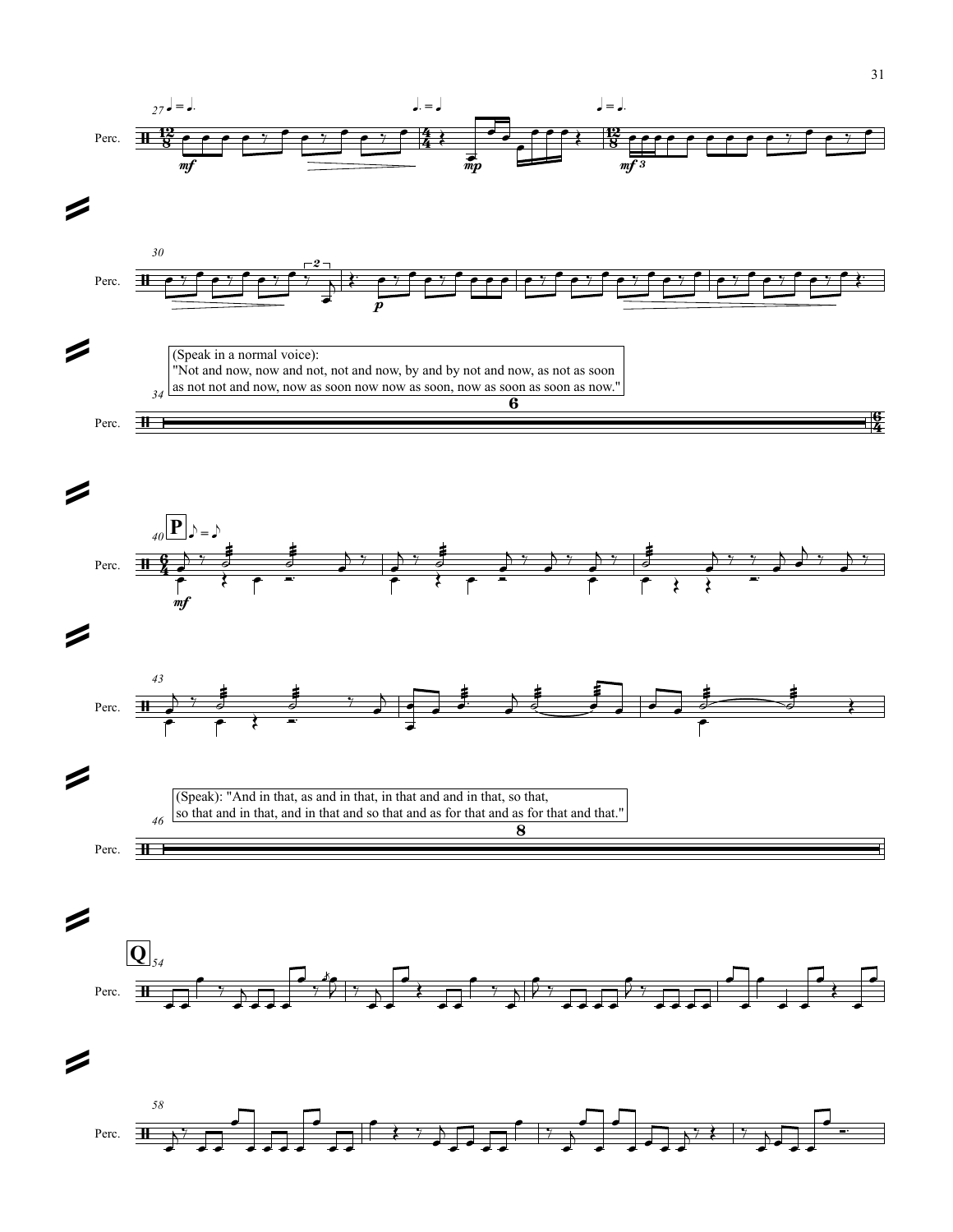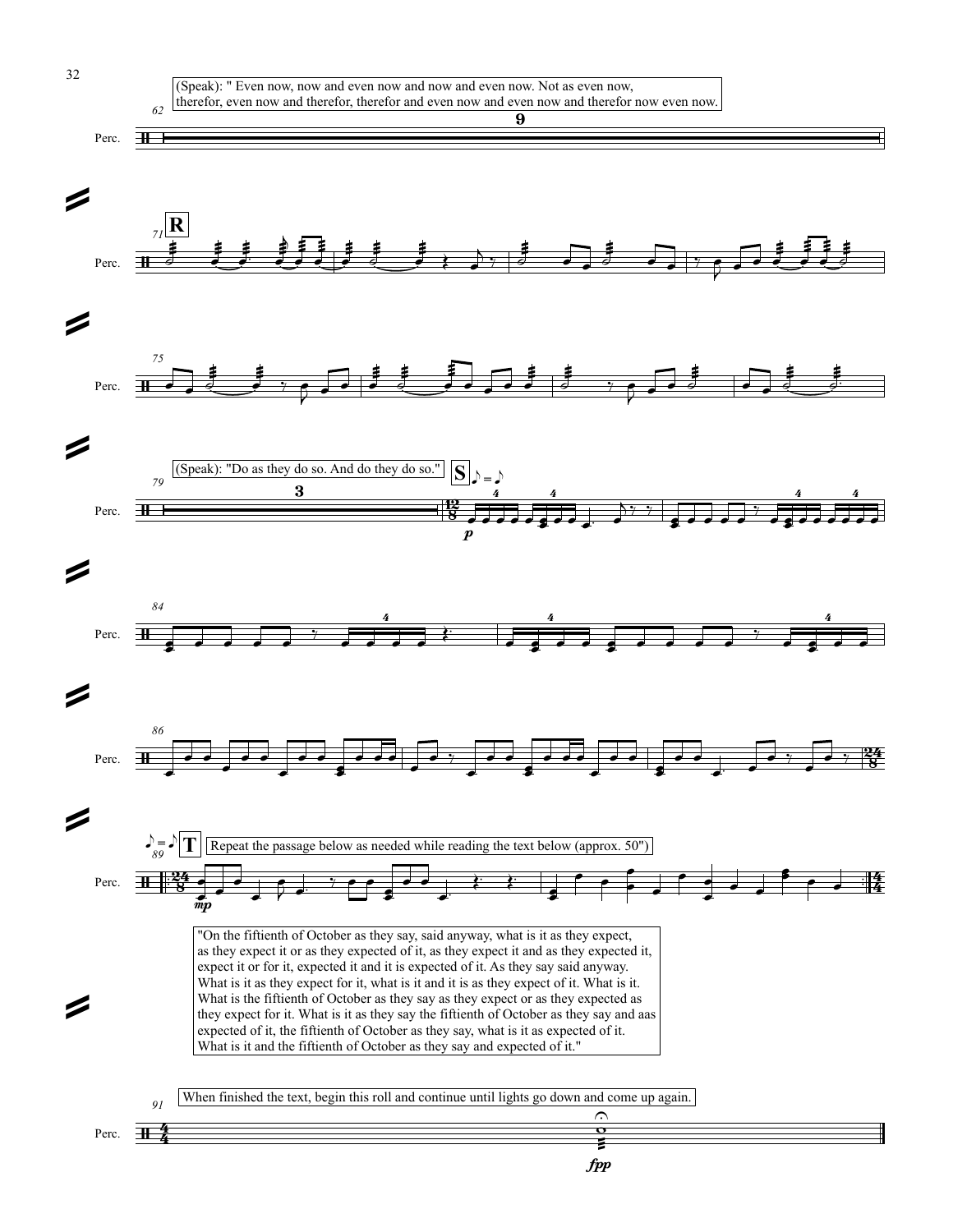

 $\frac{1}{2}$ 

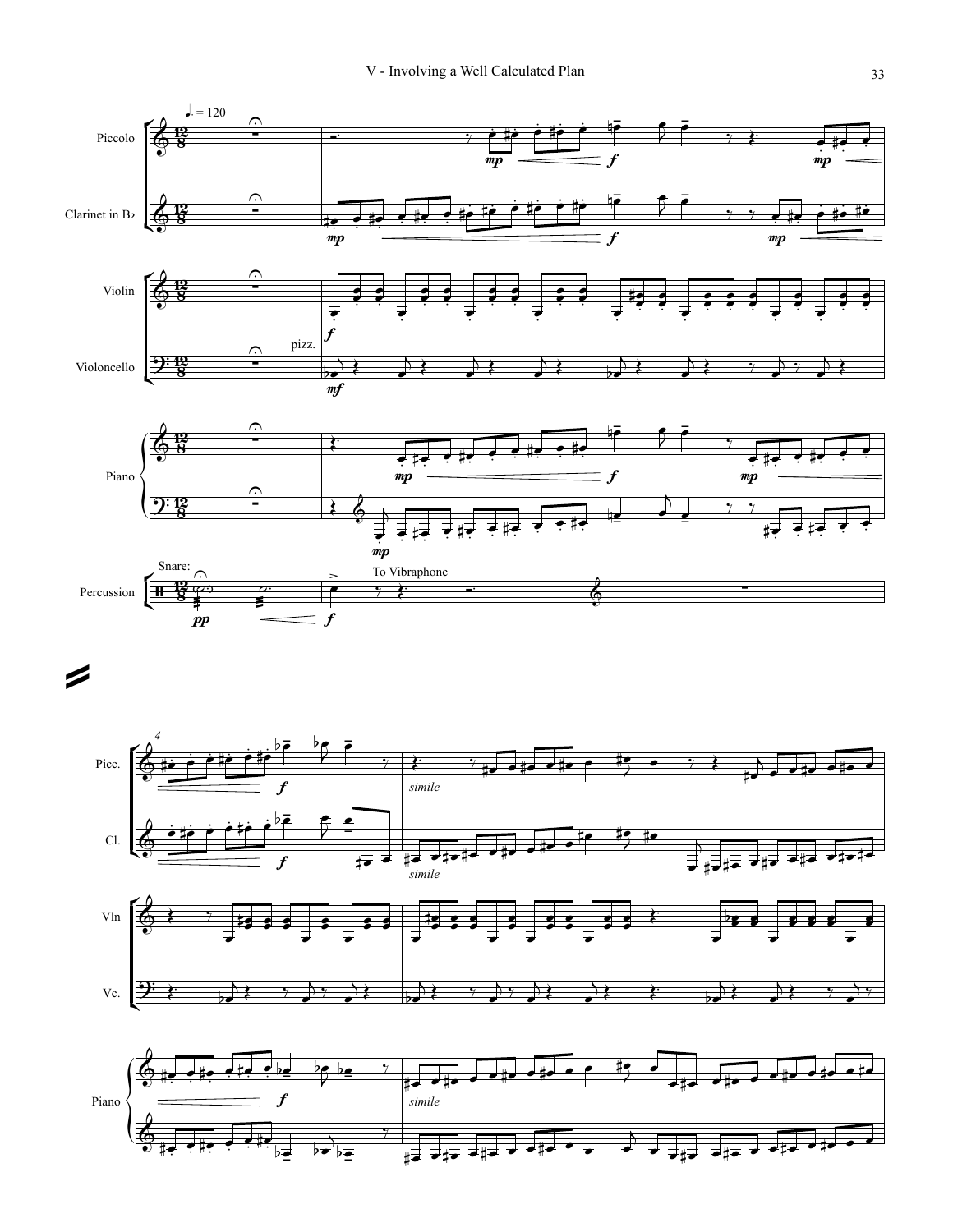



 $\rightarrow$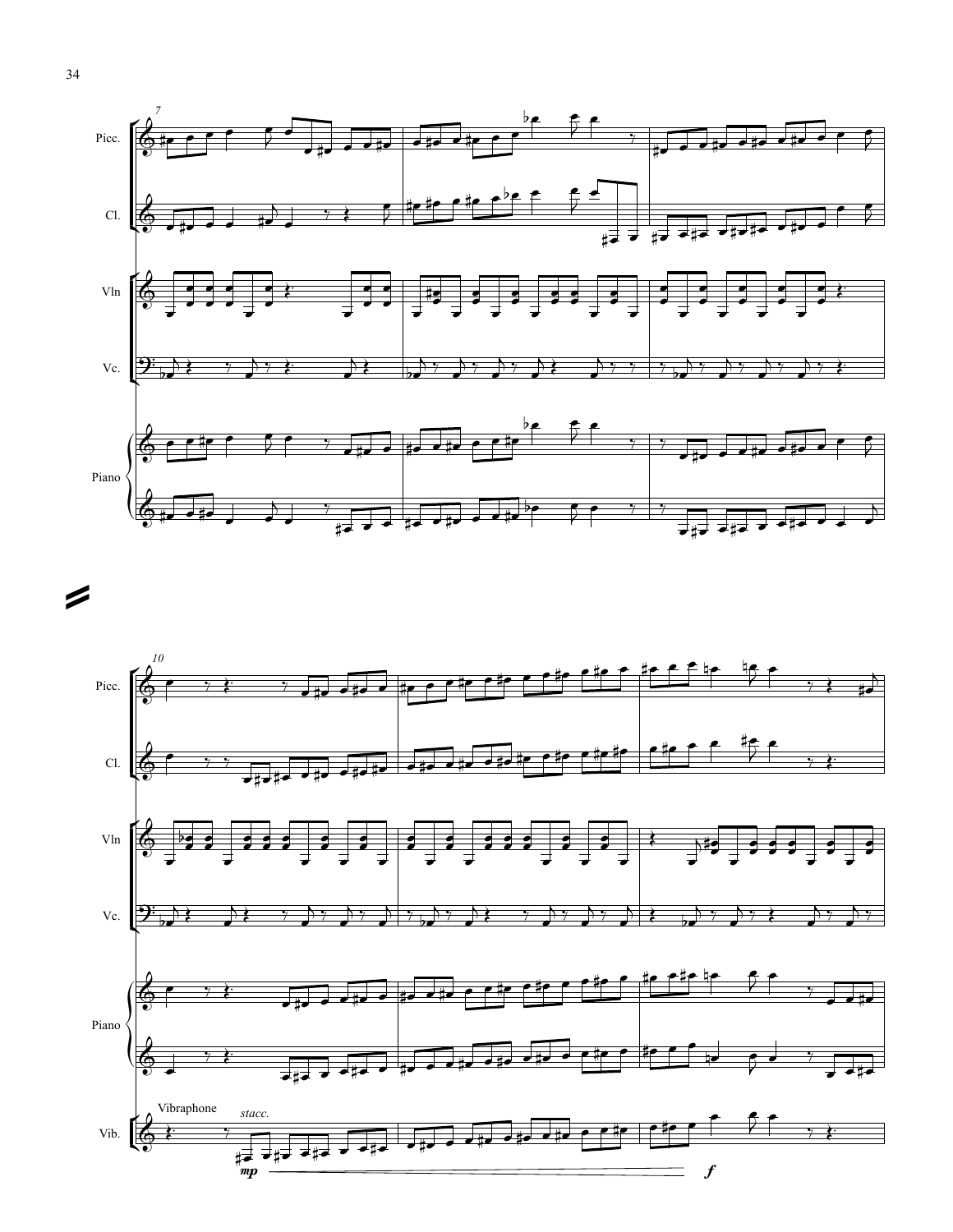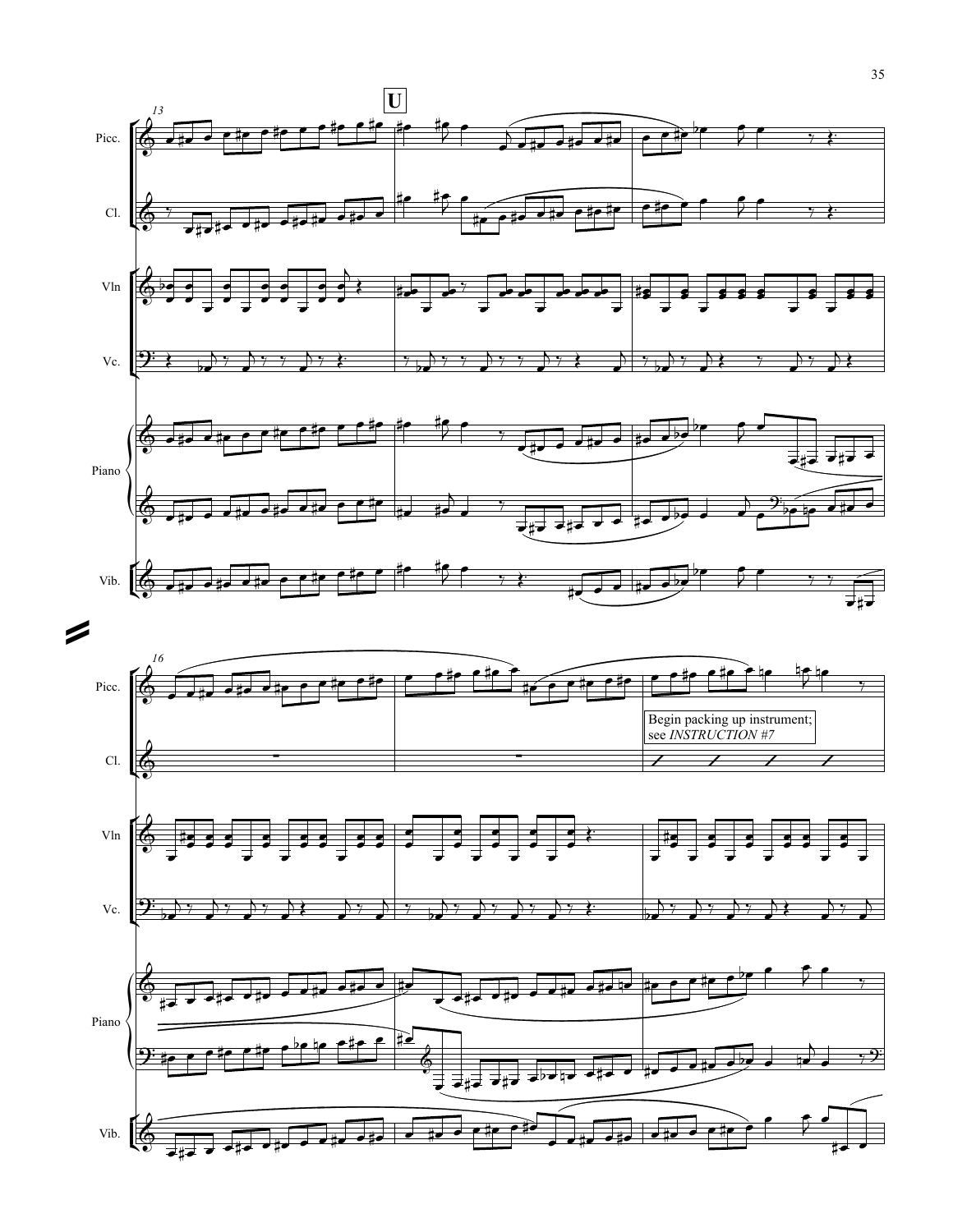

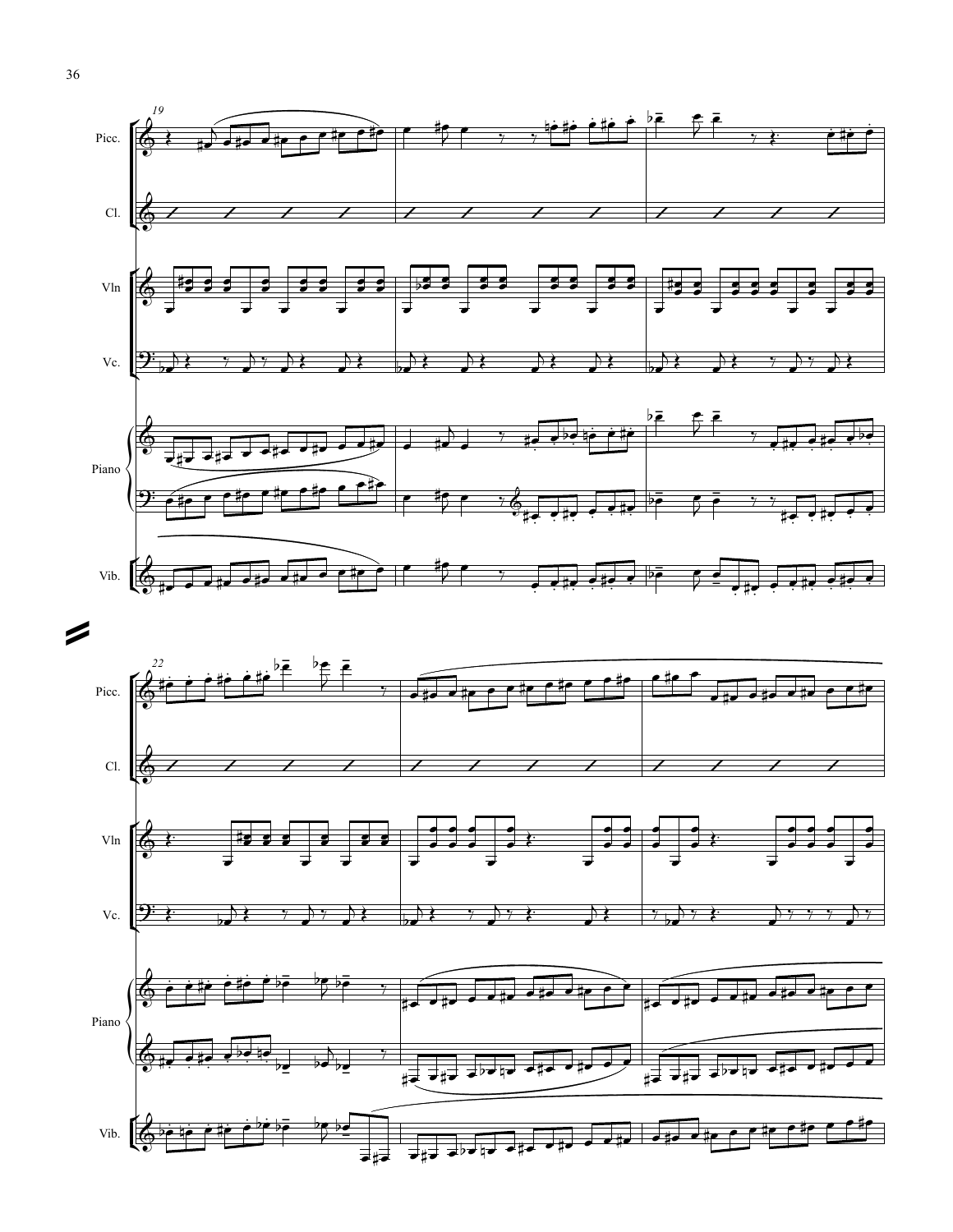

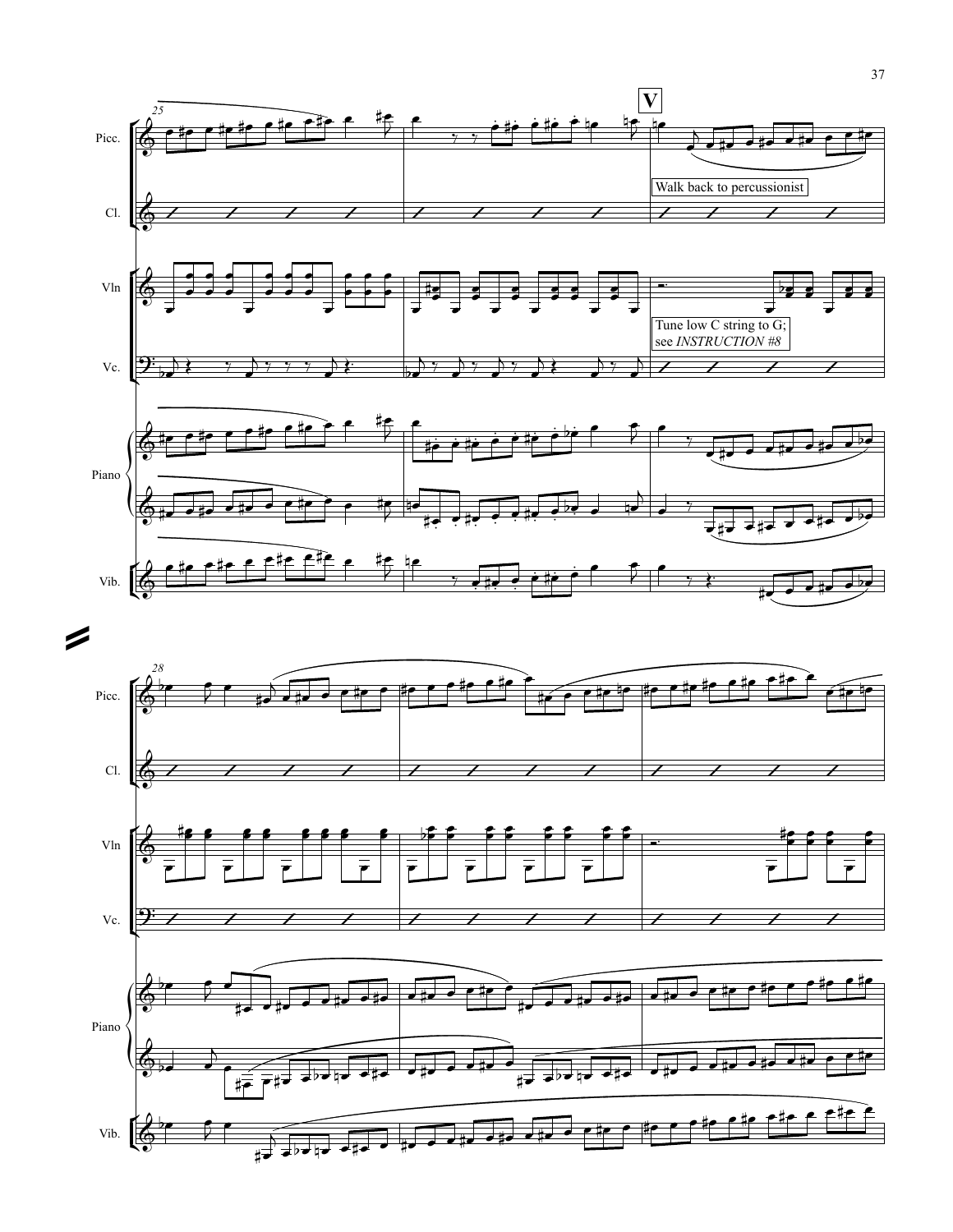

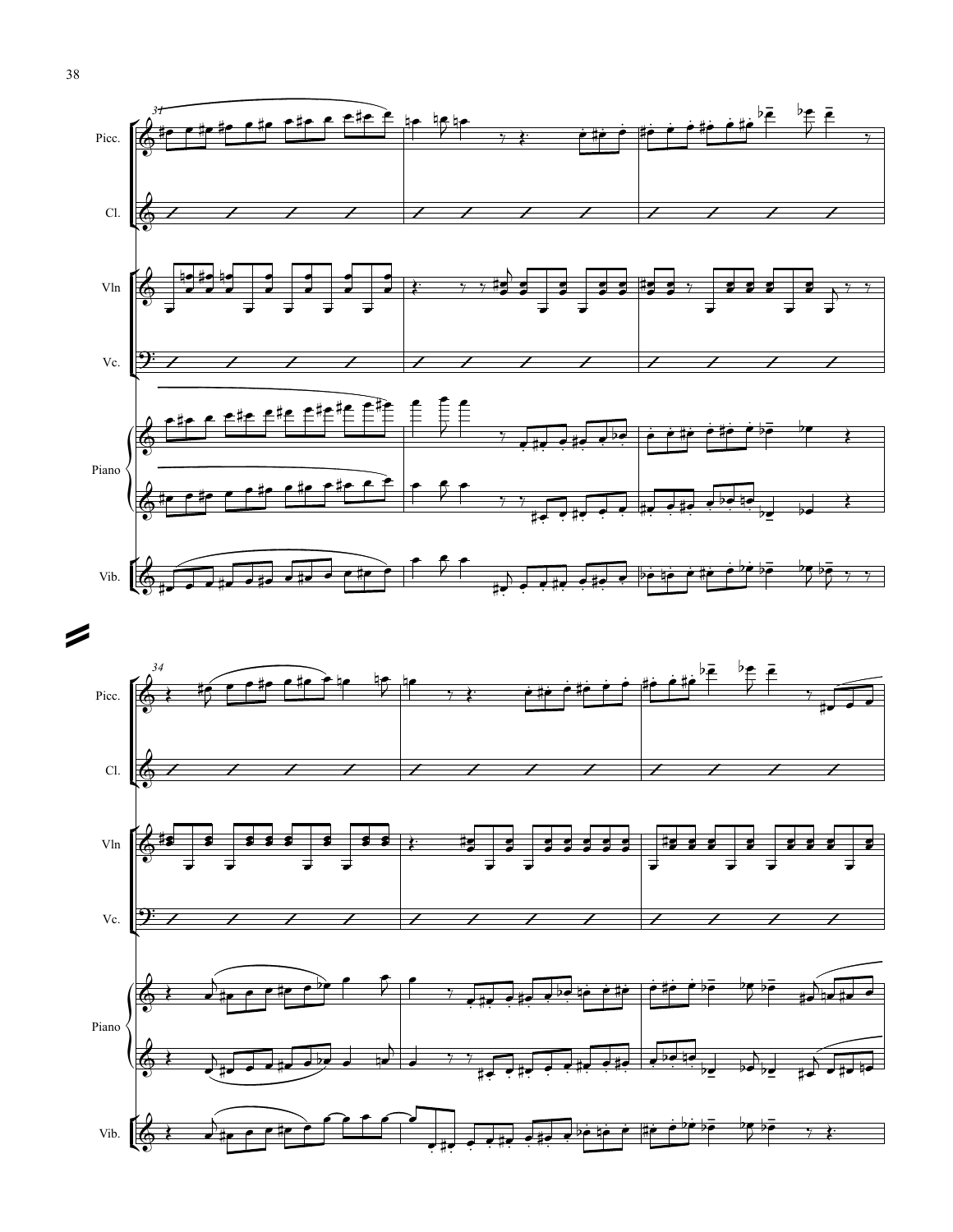





Piano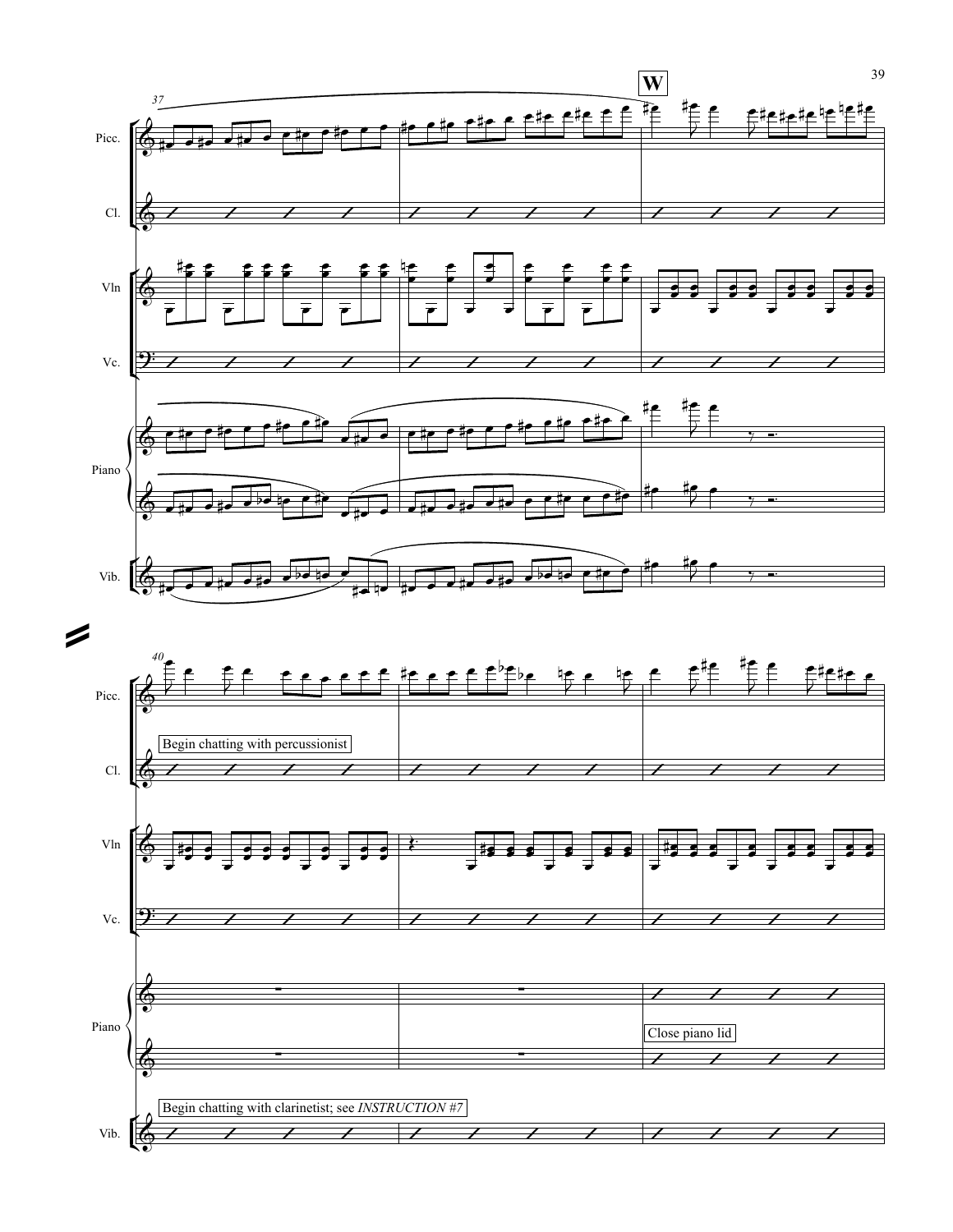

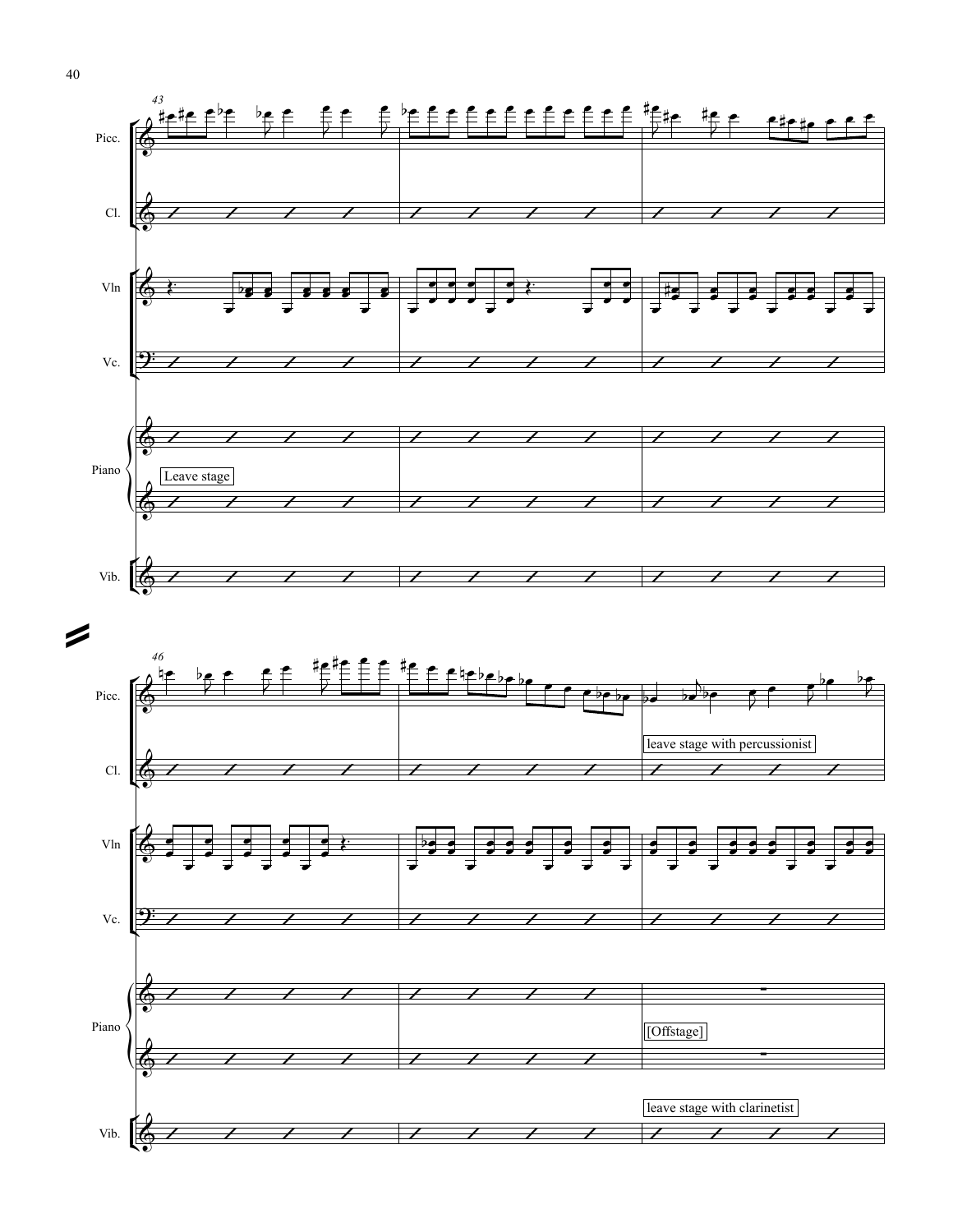